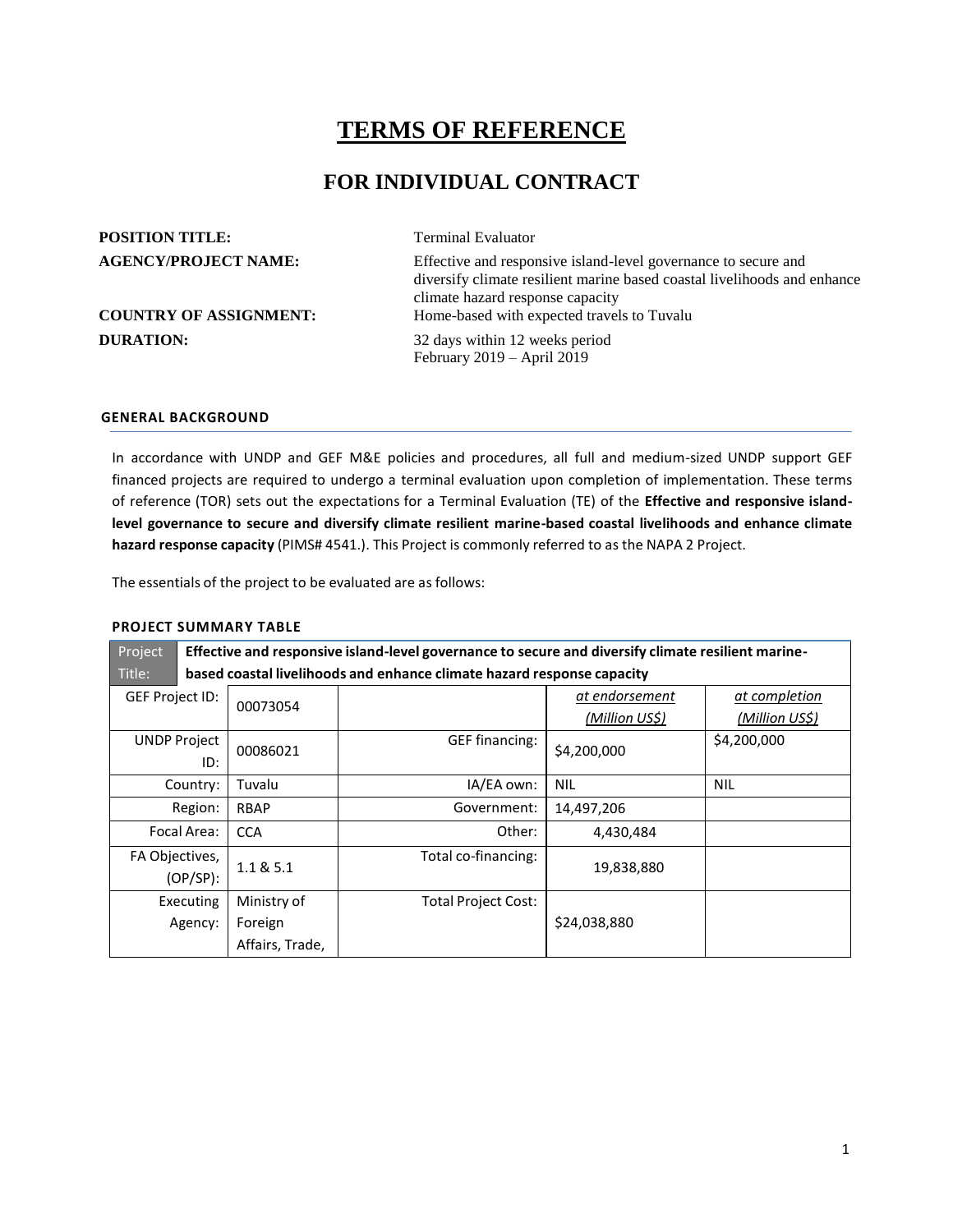|                       | Environment  |                             |                                        |                 |
|-----------------------|--------------|-----------------------------|----------------------------------------|-----------------|
|                       | and Labor    |                             |                                        |                 |
| <b>Other Partners</b> | Ministry of  |                             | ProDoc Signature (date project began): | 30 August, 2013 |
| involved:             | Natural      | (Operational) Closing Date: | Proposed:                              | Actual:         |
|                       | Resource,    |                             | 30 August, 2017                        | 31 December     |
|                       | Ministry of  |                             |                                        | 2018            |
|                       | Home Affairs |                             |                                        |                 |
|                       | and Rural    |                             |                                        |                 |
|                       | Development  |                             |                                        |                 |

## **OBJECTIVE AND SCOPE OF THE ASSIGNMENT**

The NAPA 2 Project focusses on implementing three such priorities outlined in its NAPA, namely "strengthening of community-based conservation programmes on highly vulnerable near-shore marine ecosystems," "adaptation to near-shore coastal shellfish fisheries resources and coral reef ecosystem productivity," and "strengthening community disaster preparedness and response potential." These priorities are addressed through the following interlinked Components:

Component 1 includes activities for building resilience in marine-based livelihoods to climate impacts through an integrated package of measures that seek to enhance traditional fishing practices and food preservation techniques, facilitate a shift in fishing practices from vulnerable reef resourcesto more resilient pelagic resources, and strengthen community management of reef resources. These adaptation measures are supported by targeted education, awareness raising and information exchange.

Component 2: Disaster risk management focusses on improving access to disaster early warning systems for people on outer islands. This will include establishing multiple communication channels, both at the national and outer island levels, to ensure reliable communications in the face of intensifying cyclone events in a changing climate and building community capacity to take advantage of the improved communication systems.

Component 3 focusses on integrating locally-specific climate change concerns into existing outer Island Strategic Plans and building capacities of outer island administrations and communities to identify, budget, execute and monitor adaptation investments that are financed by domestic and external resources. This will be supplemented by enhanced awareness among the central government agencies about their existing domestic expenditures on climate sensitive sectors and the adaptation gaps. It is expected that enhanced capacity to guide the future adaptation financing at the outer island level using the climate-smart Island Strategic Plans and to identify gaps and potential adaptation financing at the national level will enable the Government of Tuvalu to effectively combine and sequence available resourcesto reduce the vulnerability of the country to the impacts of climate change.

The Department of the Environment under the Ministry of Foreign Affairs, Environment, Trade, Labour and Tourism is response for execution of this Project. Component 1 is executed through the Department of Fisheries (Ministry of Natural Resources) whilst Component 3 is executed by the Department of Rural Development (Name of Ministry of Home Affairs and Rural Development). Quarterly reporting both financial and narrative are submitted through the Department of Environment to the UNDP Pacific Office based in Suva.

The TE will be conducted according to the guidance, rules and procedures established by UNDP and GEF as reflected in the UNDP Evaluation Guidance for GEF Financed Projects.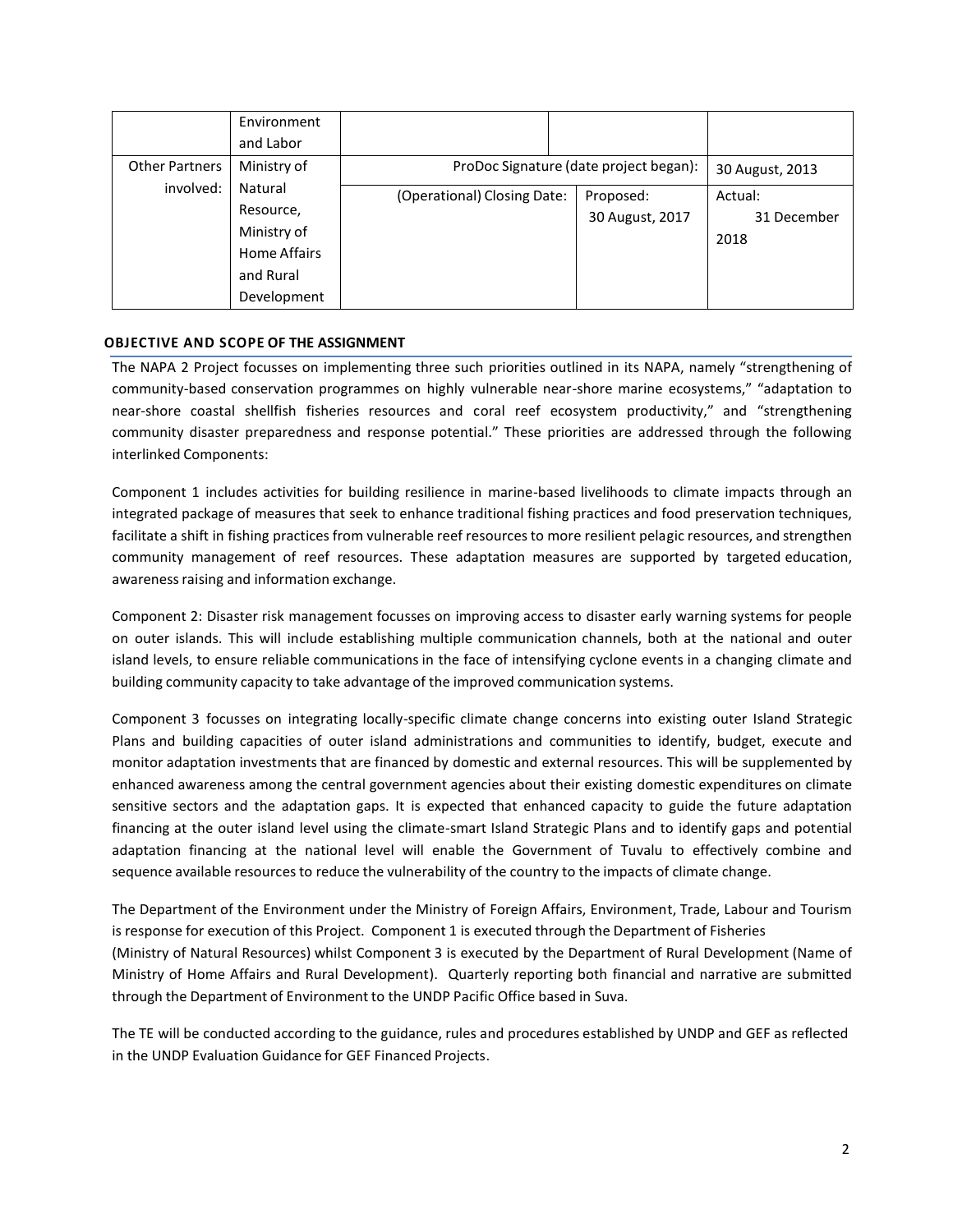The objectives of the evaluation are to assess the achievement of project results, and to draw lessonsthat can both improve the sustainability of benefits from this project, and aid in the overall enhancement of UNDP programming.

## **EVALUATION APPROACH AND METHOD**

An overall approach and method<sup>1</sup> for conducting project terminal evaluations of UNDP supported GEF financed projects has developed over time. The evaluator is expected to frame the evaluation effort using the criteria of **relevance, effectiveness, efficiency, sustainability, and impact,** as defined and explained in the UNDP Guidance for Conducting Terminal Evaluations of UNDP-supported, GEF-financed Projects. A set of questions covering each of these criteria have been drafted and are included with this TOR. The evaluator is expected to amend, complete and submit this matrix as part of an evaluation inception report, and shall include it as an annex to the final report.

The evaluation must provide evidence‐based information that is credible, reliable and useful. The evaluator is expected to follow a participatory and consultative approach ensuring close engagement with government counterparts, in particular the GEF operational focal point, UNDP Country Office, project team, UNDP GEF Technical Adviser based in the region and key stakeholders. The evaluator is expected to conduct a field mission to Tuvalu, *to three islands being Vaitupu and Nukufetau including Funafuti.* Interviews will be held with the following organizations and individuals at a minimum: Department of Environment, Department of Rural Development, UNDP, Department of Fisheries, Tuvalu Red Cross, Tuvaluan Association of Non-Governmental Organizations, project consultants, Office of the Prime Minister, Secretariat of the Pacific Community (SPC), Disaster Management Office, CommonWealth Local Government Forum, Tuvalu Media Department, Island Councils (Kaupule), community members and other important stakeholders.

The evaluator will review all relevant sources of information, such as the project document, project reports – including Annual APR/PIR, project budget revisions, midterm review, progress reports, GEF focal area tracking tools, project files, national strategic and legal documents, and any other materials that the evaluator considers useful for this evidence-based assessment. A list of documents that the project team will provide to the evaluator for review is included in Annex B of this Terms of Reference.

## **EVALUATION CRITERIA & RATINGS**

An assessment of project performance will be carried out, based against expectationsset out in the Project Logical Framework/Results Framework (see Annex A), which provides performance and impact indicators for project implementation along with their corresponding means of verification. The evaluation will at a minimum cover the criteria of: **relevance, effectiveness, efficiency, sustainability and impact.** Ratings must be provided on the following performance criteria. The completed table must be included in the evaluation executive summary. The obligatory rating scales are included in Annex D.

| <b>Evaluation Ratings:</b>   |  |                                                              |        |  |  |
|------------------------------|--|--------------------------------------------------------------|--------|--|--|
| 1. Monitoring and Evaluation |  | rating 2. IA & EA Execution                                  | rating |  |  |
| M&E design at entry          |  | Quality of UNDP Implementation - Implementing Agency<br>(IA) |        |  |  |
| M&E Plan Implementation      |  | Quality of Execution - Executing Agency (EA)                 |        |  |  |
| Overall quality of M&E       |  | Overall quality of Implementation / Execution                |        |  |  |

<sup>1</sup> For additional information on methods, see the Handbook on Planning, Monitoring and Evaluating [for Development Results,](http://www.undp.org/evaluation/handbook) Chapter 7, pg. 163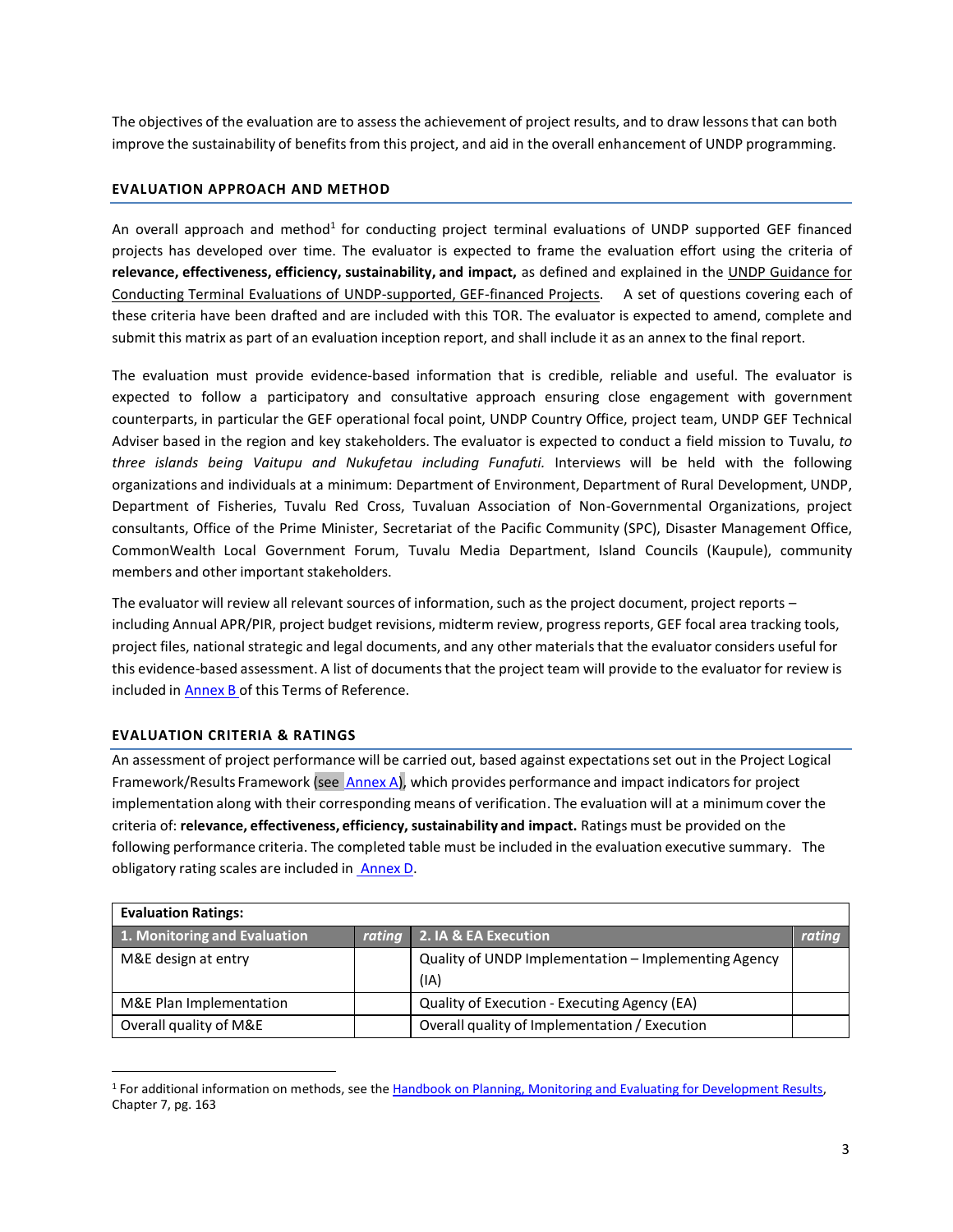| 3. Assessment of Outcomes             | rating 4. Sustainability               | <b>rating</b> |
|---------------------------------------|----------------------------------------|---------------|
| Relevance                             | <b>Financial resources</b>             |               |
| Effectiveness                         | Socio-political                        |               |
| Efficiency                            | Institutional framework and governance |               |
| <b>Overall Project Outcome Rating</b> | Environmental                          |               |
|                                       | Overall likelihood of sustainability   |               |

## **PROJECT FINANCE / COFINANCE**

The Evaluation will assess the key financial aspects of the project, including the extent of co-financing planned and realized. Project cost and funding data will be required, including annual expenditures. Variances between planned and actual expenditures will need to be assessed and explained. Results from recent financial audits, as available, should be taken into consideration. The evaluator(s) will receive assistance from the Country Office (CO) and Project Team to obtain financial data in order to complete the co-financing table below, which will be included in the terminal evaluation report.

| Co-financing                    |              | UNDP own financing | Government   |        | Partner Agency |        | Total        |        |
|---------------------------------|--------------|--------------------|--------------|--------|----------------|--------|--------------|--------|
| (type/source)                   | (mill. US\$) |                    | (mill. US\$) |        | (mill. US\$)   |        | (mill. US\$) |        |
|                                 | Planned      | Actual             | Planned      | Actual | Planned        | Actual | Planned      | Actual |
| Grants                          |              |                    |              |        |                |        |              |        |
| Loans/Concessions               |              |                    |              |        |                |        |              |        |
| In-kind<br>$\bullet$<br>support |              |                    |              |        |                |        |              |        |
| Other<br>$\bullet$              |              |                    |              |        |                |        |              |        |
| Totals                          |              |                    |              |        |                |        |              |        |

## **MAINSTREAMING**

UNDP supported GEF financed projects are key components in UNDP country programming, as well as regional and global programmes. The evaluation will assess the extent to which the project was successfully mainstreamed with other UNDP priorities, including poverty alleviation, improved governance, the prevention and recovery from natural disasters, and gender.

## **IMPACT**

The evaluators will assess the extent to which the project is achieving impacts or progressing towards the achievement of impacts. Key findings that should be brought out in the evaluations include whether the project has demonstrated: a) verifiable improvements in ecological status, b) verifiable reductions in stress on ecological systems, and/or c) demonstrated progress towards these impact achievements.<sup>2</sup>

#### **CONCLUSIONS, RECOMMENDATIONS & LESSONS**

The evaluation report must include a chapter providing a set of **conclusions**, **recommendations** and **lessons**. Conclusionsshould build on findings and be based in evidence. Recommendationsshould be prioritized, specific,

<sup>&</sup>lt;sup>2</sup> A useful tool for gauging progress to impact is the Review of Outcomes to Impacts (ROtI) method developed by the GEF Evaluation Office: ROTI [Handbook 2009](http://www.thegef.org/gef/sites/thegef.org/files/documents/M2_ROtI%20Handbook.pdf)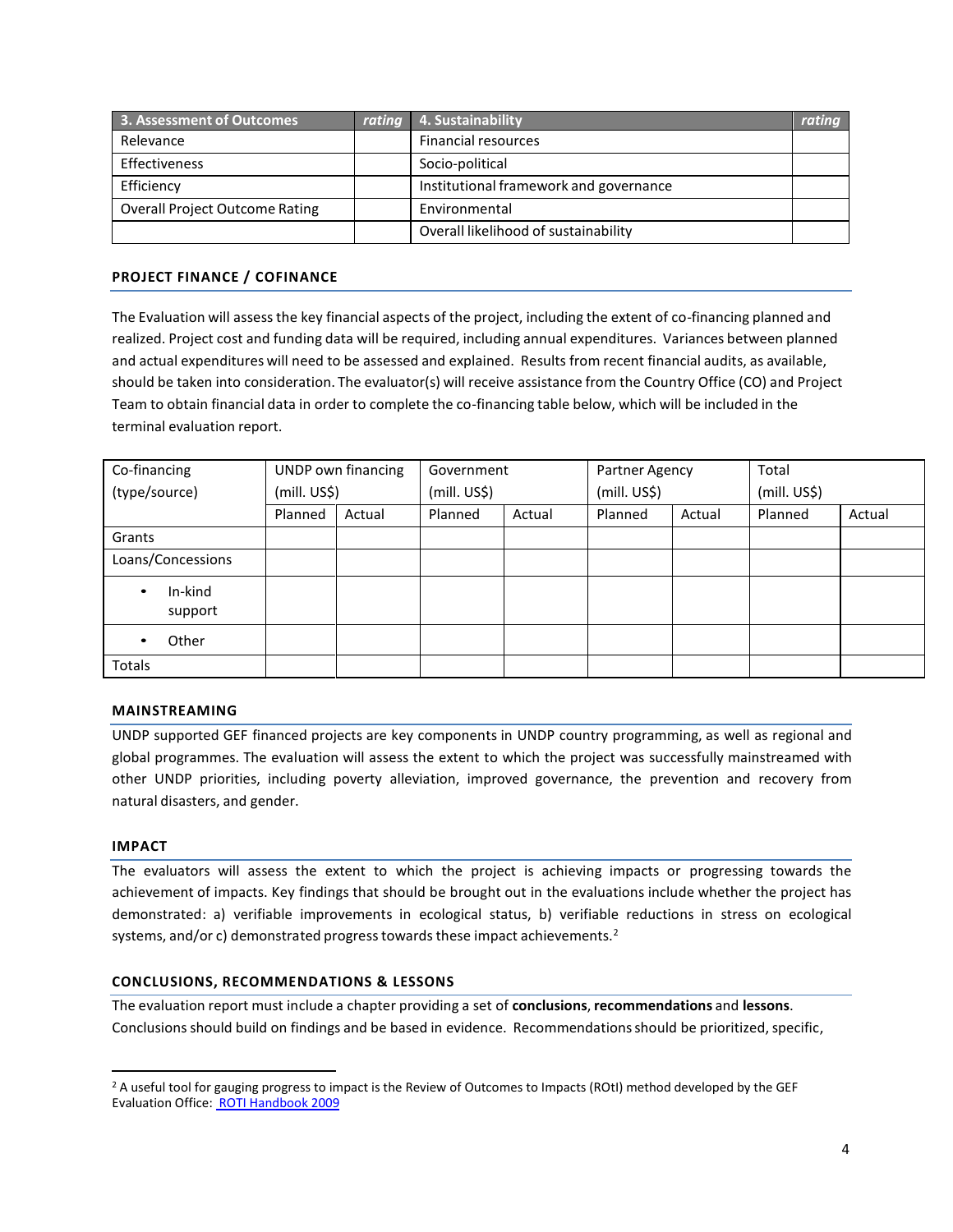relevant, and targeted, with suggested implementers of the recommendations. Lessonsshould have wider applicability to other initiatives across the region, the area of intervention, and for the future.

## **IMPLEMENTATION ARRANGEMENTS/ PROVISION OF MONITORING AND PROGRESS CONTROLS**

The principal responsibility for managing this evaluation resides with the UNDP Pacific Office in *Fiji.* The UNDP Pacific Office will contract the evaluators and ensure the timely provision of per diems and travel arrangements within the country for the evaluation team. The NAPA 2 Project Team will be responsible for liaising with the evaluator to set up stakeholder interviews, arrange field visits, coordinate with the Government etc. The consultant is expected to visit 3 islands in Tuvalu including Funafuti. The Project Team will facilitate travel arrangements in country.

## **EVALUATION TIMEFRAME, DUTY STATION and EXPECTED PLACES OF TRAVEL**

The total duration of the evaluation will be *32* days over a time of *12* weeks according to the following plan:

| <b>Activity</b>                | <b>Timing</b>                  | <b>Completion Date</b> |
|--------------------------------|--------------------------------|------------------------|
| Preparation                    | Feb $1 - 4 - (4 \text{ days})$ | Feb 5                  |
| <b>Evaluation Mission</b>      | Feb 11 - 26 (16 days)          | Feb 27                 |
| <b>Draft Evaluation Report</b> | Mar $1 - 8$ (8 days)           | Mar 8                  |
| <b>Final Report</b>            | April 1 - 4 (4 days)           | April 5                |
|                                |                                |                        |

Duty Station: Home-based with expected travels Expected places of travel: A field mission to *three islands i.e. Vaitupu, Nukufetau, Funafuti in Tuvalu.*

## **EVALUATION DELIVERABLES**

The evaluation team is expected to deliver the following:

| Deliverable          | Content                   | <b>Timing</b>              | <b>Responsibilities</b>           |
|----------------------|---------------------------|----------------------------|-----------------------------------|
| Inception            | Evaluator provides        | February                   | Evaluator submits to UNDP CO      |
| Report               | clarifications on timing  |                            |                                   |
|                      | and method                |                            |                                   |
| Presentation         | Initial Findings          | End of evaluation mission: | To project management, UNDP CO    |
|                      |                           | February 27                |                                   |
| <b>Draft Final</b>   | Full report, (per annexed | March 8                    | Sent to CO, reviewed by RTA, PCU, |
| Report               | template) with annexes    |                            | <b>GEF OFPS</b>                   |
| <b>Final Report*</b> | Revised report            | April 5                    | Sent to CO for uploading to UNDP  |
|                      |                           |                            | ERC.                              |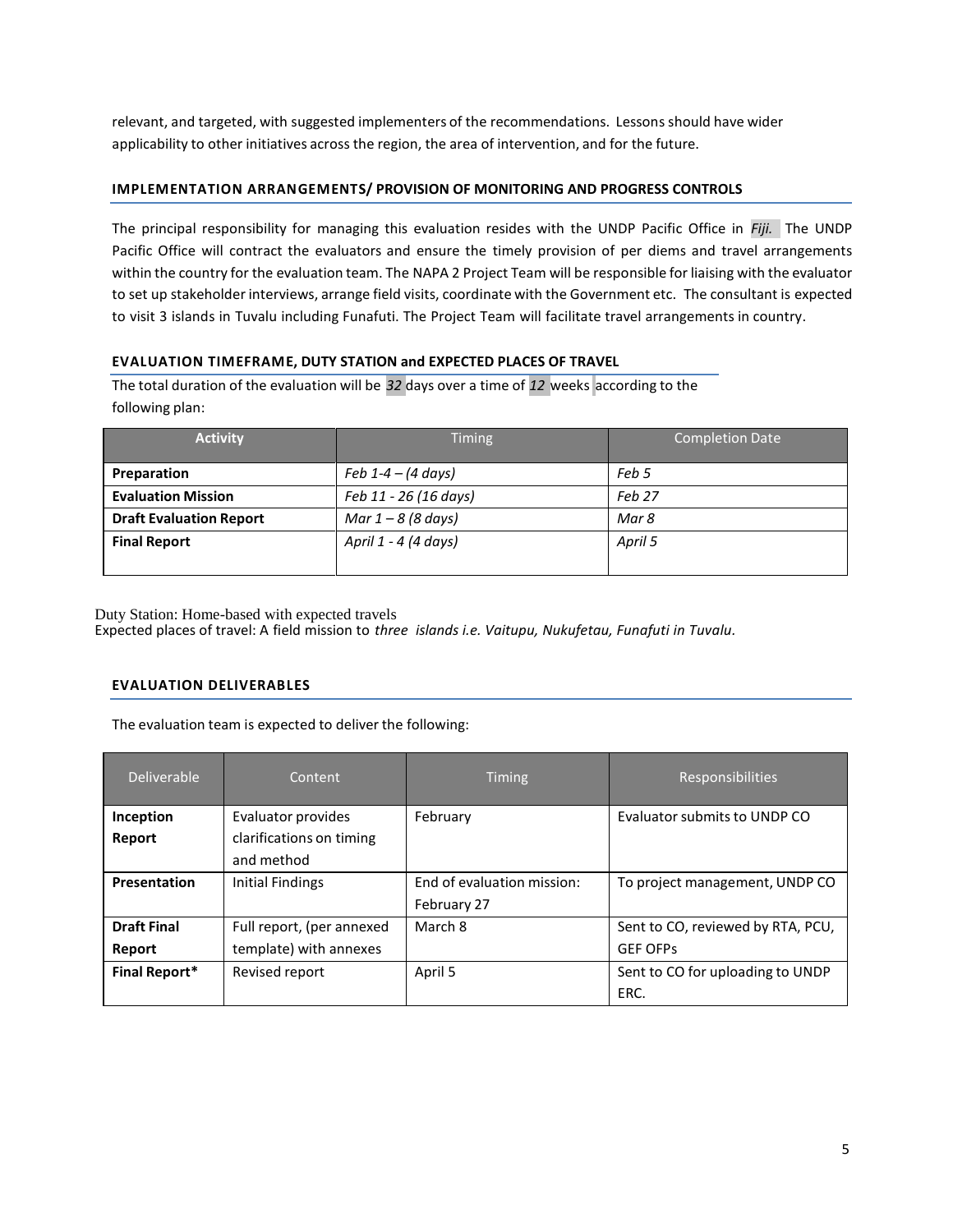\*When submitting the final evaluation report, the evaluator is required also to provide an 'audit trail', detailing how all received comments have (and have not) been addressed in the final evaluation report. See Annex H for an audit trail template.

## **DEGREE OF EXPERIENCE AND QUALIFICATIONS**

The consultant shall have prior experience in evaluating similar projects. Experience with GEF financed projects is an advantage. The evaluator selected should not have participated in the project preparation and/or implementation and should not have conflict of interest with project related activities.

The consultant must present the following

#### **Qualifications:**

• A Master's degree in Natural Resource Management, Conservation, Development, or other closely related field and /or at least 10 years of relevant work experience;

#### **Experience/Attributes**

- Minimum of 5 years of experience facilitating leading and/or facilitating evaluationsfor development agencies
- Previous experience with results‐based monitoring and evaluation methodologies;
- Strong networks and experience with stakeholder engagement
- Technical knowledge in the targeted focal area(s): *climate change adaptation, mitigation,*
- Demonstrated understanding of issues related to gender and biodiversity, land degradation and international waters; experience in gender sensitive evaluation and analysis.
- Excellent communication skills;
- Proficient in English and local language
- Project evaluation/review experiences within United Nations system and managing evaluation teams will be considered an asset

#### **Evaluation Criteria for selection of the best offer**

#### **Cumulative analysis**

The award of the contract shall be made to the individual consultant whose offer has been evaluated and determined as a) responsive/compliant/acceptable; and b) having received the highest score out of set of weighted technical criteria (70%). and financial criteria (30%). Financialscore shall be computed as a ratio of the proposal being evaluated and the lowest priced proposal received by UNDP for the assignment.

| <b>Criteria</b>                                                                                                                                                                    | <b>Max. Point</b> |
|------------------------------------------------------------------------------------------------------------------------------------------------------------------------------------|-------------------|
| Qualification                                                                                                                                                                      |                   |
| A Master's degree in Natural Resource Management, Conservation, Development, or<br>$\bullet$<br>other closely related field and /or at least 10 years of relevant work experience; | 10%               |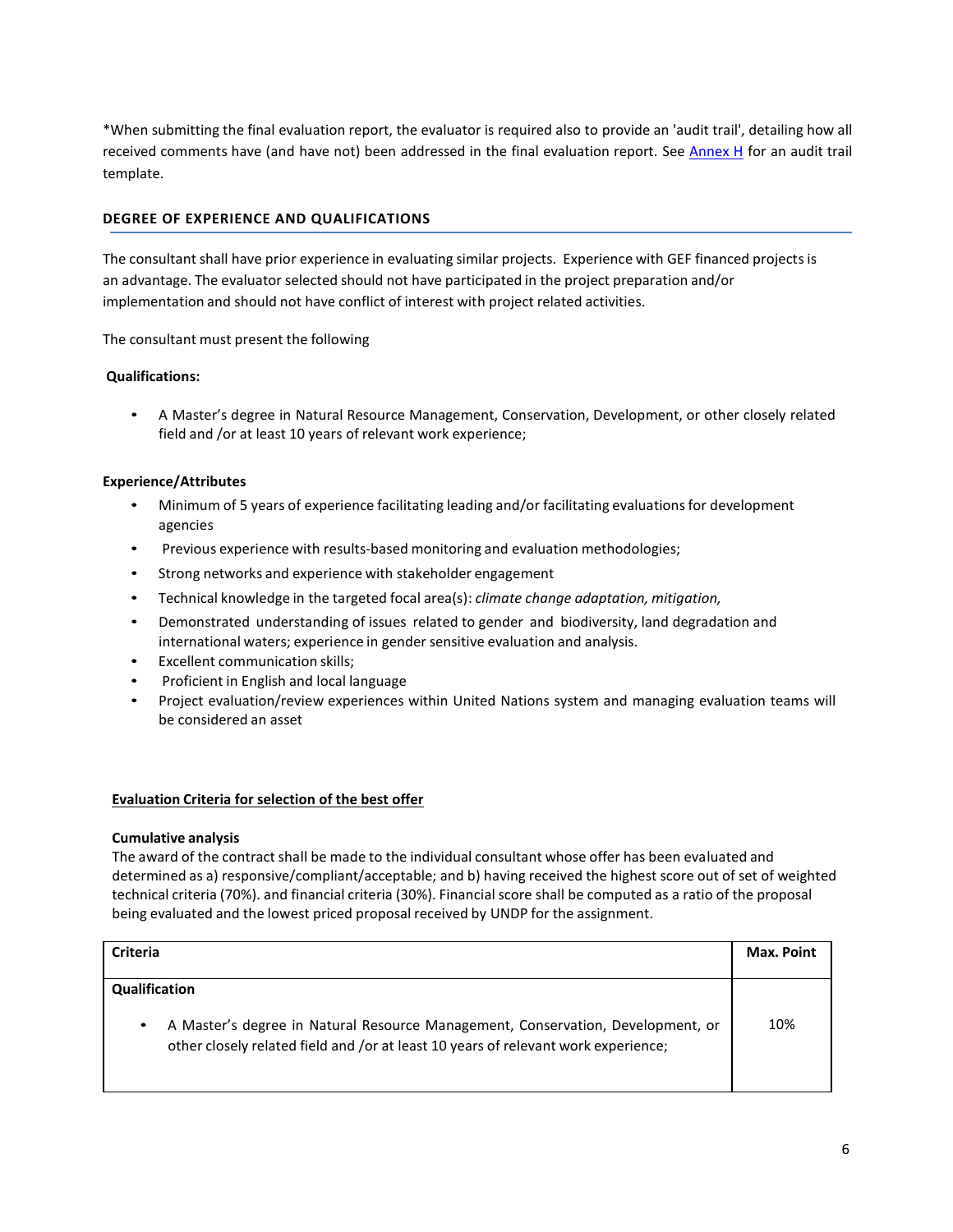| <b>Experience</b>                                                                                                                                                                 |     |
|-----------------------------------------------------------------------------------------------------------------------------------------------------------------------------------|-----|
| Minimum of 5 years of experience facilitating leading and/or facilitating evaluations for<br>development agencies                                                                 | 15% |
| Previous experience with results-based monitoring and evaluation methodologies;                                                                                                   | 10% |
| Technical knowledge in the targeted focal area(s): climate change adaptation,<br>mitigation,                                                                                      | 15% |
| Strong networks and experience with stakeholder engagement                                                                                                                        | 10% |
| Demonstrated understanding of issues related to gender and biodiversity, land<br>degradation and international waters; experience in gender sensitive evaluation and<br>analysis. | 10% |
| Total                                                                                                                                                                             | 70% |

Only candidates obtaining a minimum of 49 points (70% of the total technical points) would be considered for the Financial Evaluation. The financial proposal for such candidates will be weighted at 30% of overall evaluation.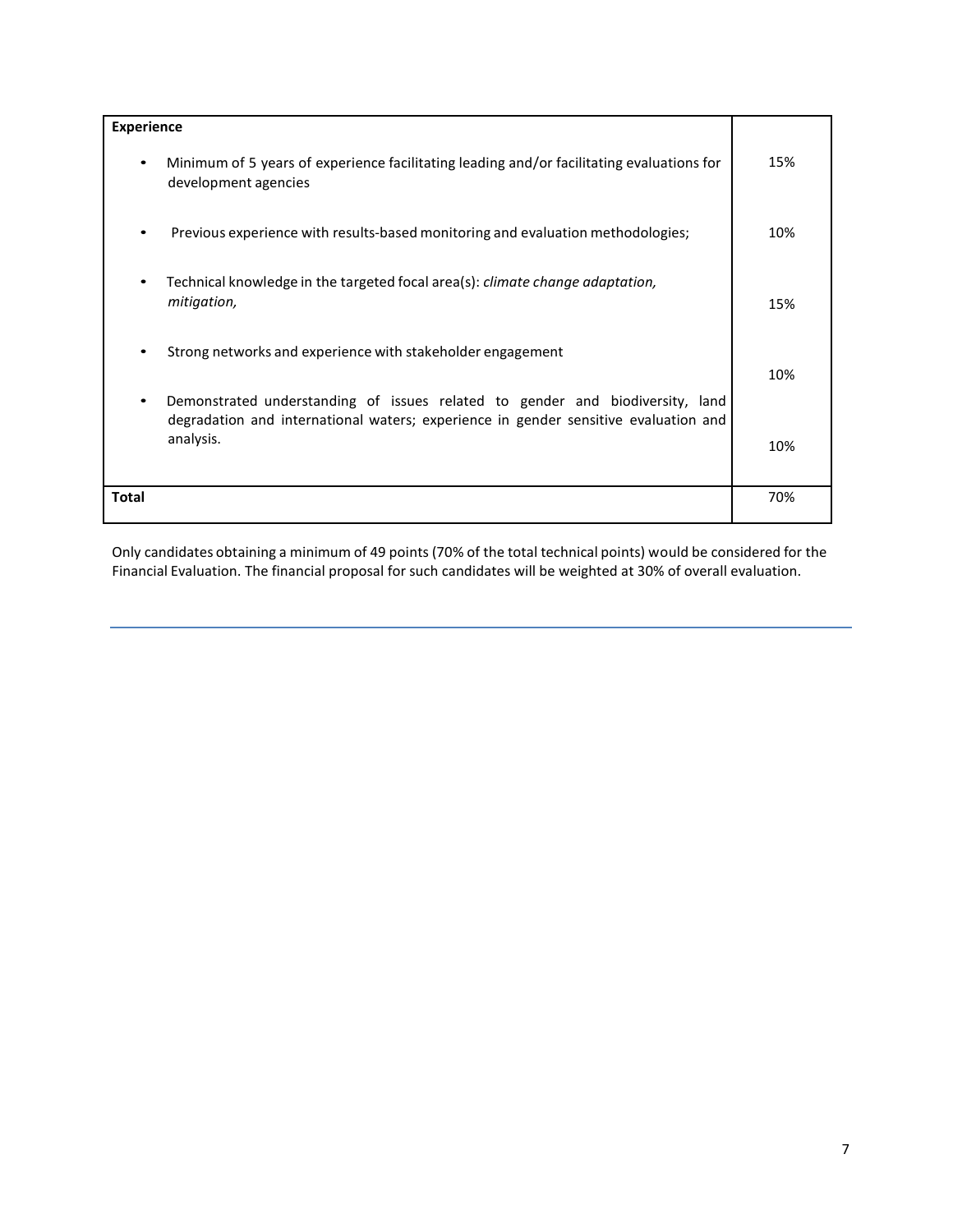## **EVALUATOR ETHICS**

Evaluation consultants will be held to the highest ethical standards and are required to sign a Code of Conduct (Annex E) upon acceptance of the assignment. UNDP evaluations are conducted in accordance with the principles outlined in the UNEG 'Ethical Guidelines for Evaluations'.

#### **PAYMENT MODALITIES AND SPECIFICATIONS**

| $\frac{9}{6}$ | Milestone                                                                                                                   |
|---------------|-----------------------------------------------------------------------------------------------------------------------------|
| 30%           | At submission and approval of inception report which will include list of stakeholders to be consulted<br>and methodologies |
| 30%           | Following submission and approval of the 1ST draft terminal evaluation report                                               |
| 40%           | Following submission and approval (UNDP-CO and UNDP RTA) of the final terminal evaluation report                            |

#### **REVIEW TIME REQUIRED**

The review and approval of payments will be made by the assigned supervisor(s) within 30 days after the submitted report is deemed complete.

#### **CONSULTANT PRESENCE REQUIRED ON DUTY STATION/UNDP PREMISES**

Only during the field mission

#### **Proposal Submission**

Offerors must send the following documents.

#### **i) Signed CV form including names of at least 3 referees**

#### **iii) Completed template for confirmation of Interest and Submission of Financial Proposal**

Consultant must send a financial proposal based on **a Lump Sum Amount**. The total amount quoted shall be allinclusive and include all costs components required to perform the deliverables identified in the TOR, including professional fee, travel costs\*, living allowance (if any work is to be done outside the IC´s duty station) and any other applicable cost to be incurred by the IC in completing the assignment. The contract price will be fixed outputbased price regardless of extension of the herein specified duration. Payments will be done upon completion of the deliverables/outputs.

\* The travel costs to be included in the Lump Sum amount should cover the travel only from your home country to Fiji, including two working days in Fiji. The costs of airfare from Fiji to Tuvalu, domestic travel in Tuvalu and living allowances while in Tuvalu will be paid according to the UNDP official policy.

In general, UNDP shall not accept travel costs exceeding those of an economy class ticket. Should the IC wish to travel on a higher class he/she should do so using their own resources

In the event of unforeseeable travel not anticipated in this TOR, payment of travel costs including tickets, lodging and terminal expensesshould be agreed upon, between the respective business unit and the Individual Consultant, prior to travel and will be reimbursed.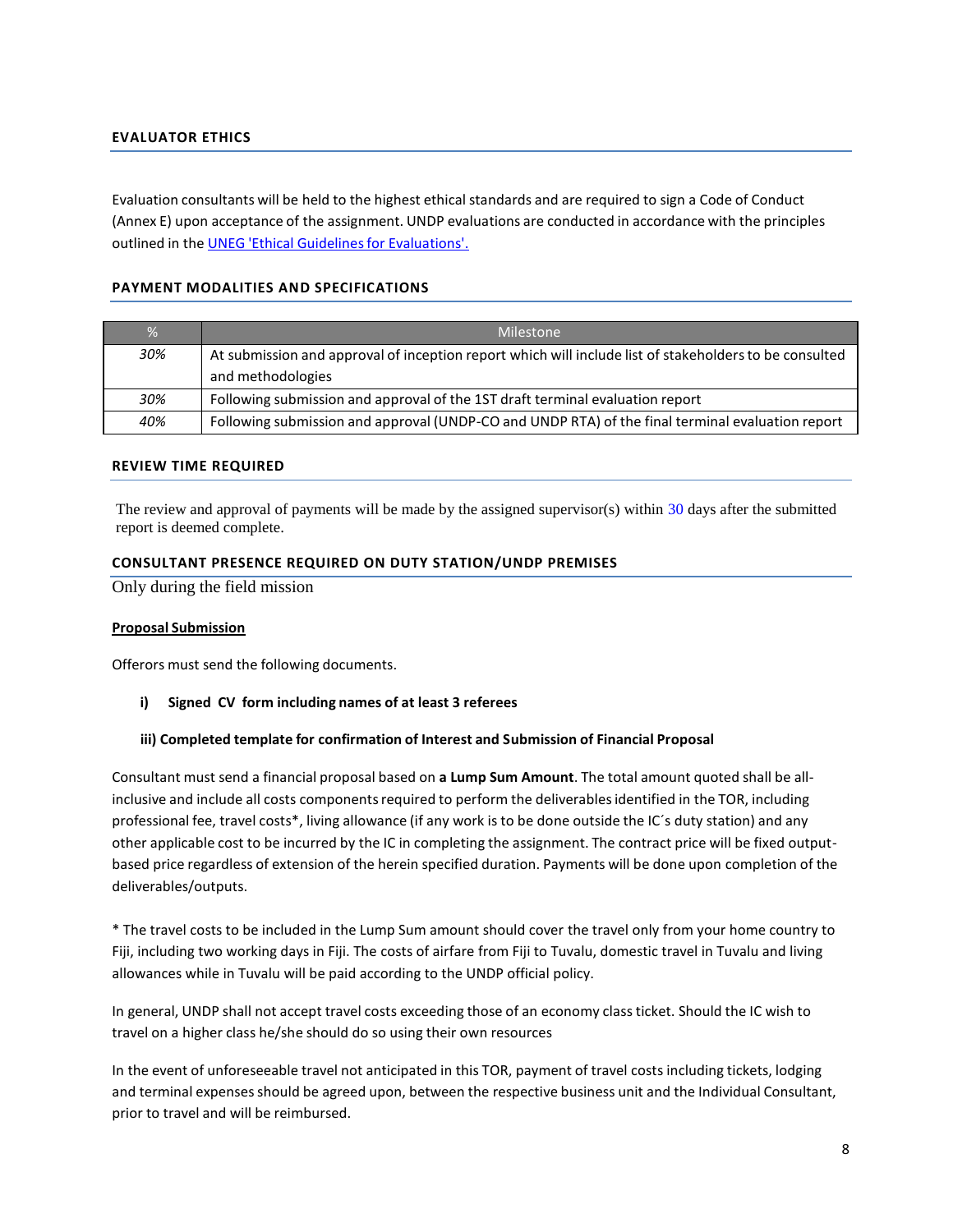**APPROVAL**

This TOR is approved by:

Muselfe Carti

Signature: Name and designation: Yusuke Taishi Date of signing: Regional Technical Advisor, UNDP-GEF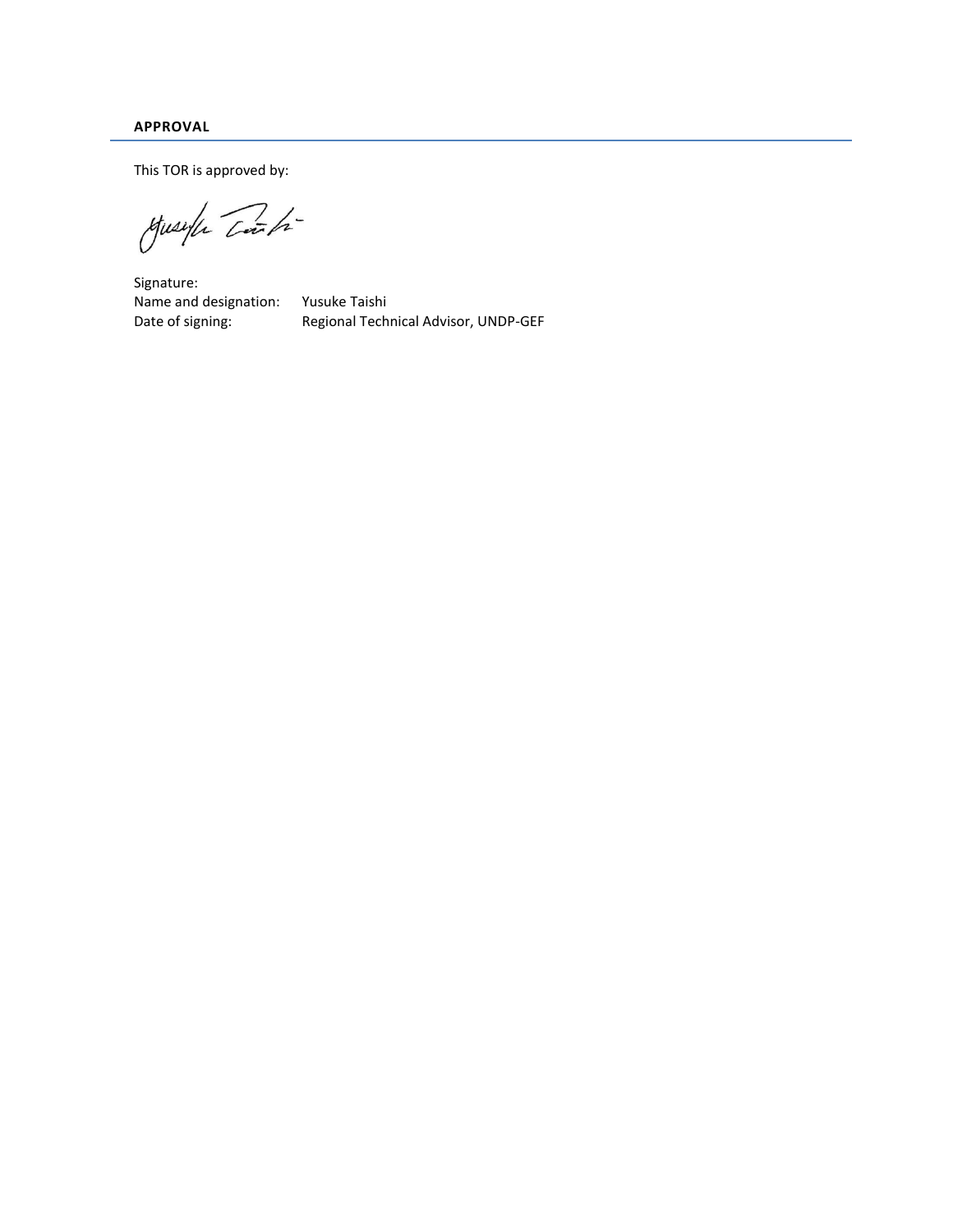| <b>UNDAF Sub-Regional Programme Outcome 4 (UNDAF Outcome 1.1)</b>                                                                                                                                                                                                           |                                                    |                                                                                          | This project will contribute to achieving the following Programme Outcome as defined in Sub-Regional Programme Document 2013-2017:                                         |                      |                                               |  |
|-----------------------------------------------------------------------------------------------------------------------------------------------------------------------------------------------------------------------------------------------------------------------------|----------------------------------------------------|------------------------------------------------------------------------------------------|----------------------------------------------------------------------------------------------------------------------------------------------------------------------------|----------------------|-----------------------------------------------|--|
|                                                                                                                                                                                                                                                                             | adaptation/mitigation and disaster risk management |                                                                                          | Improved resilience of PICTs, with particular focus on communities, through integrated implementation of sustainable environment management, climate change                |                      |                                               |  |
| Sub-Regional Programme Outcome 2 (UNDAF Outcome 5.1)                                                                                                                                                                                                                        |                                                    |                                                                                          |                                                                                                                                                                            |                      |                                               |  |
| $\bullet$                                                                                                                                                                                                                                                                   |                                                    |                                                                                          | Regional, national, local and traditional governance systems are strengthened, respecting and upholding human rights, especially women's rights in line with international |                      |                                               |  |
| standards                                                                                                                                                                                                                                                                   |                                                    |                                                                                          |                                                                                                                                                                            |                      |                                               |  |
|                                                                                                                                                                                                                                                                             |                                                    | Sub-Regional Programme Outcome Indicators (UNDP Sub-Regional Program Document):          |                                                                                                                                                                            |                      |                                               |  |
| <b>Outcome 4</b>                                                                                                                                                                                                                                                            |                                                    |                                                                                          |                                                                                                                                                                            |                      |                                               |  |
| $\bullet$                                                                                                                                                                                                                                                                   |                                                    |                                                                                          | Share of budget resources earmarked for environmental sustainability, disaster risk management, climate change adaptation and mitigation; share of population with         |                      |                                               |  |
|                                                                                                                                                                                                                                                                             |                                                    |                                                                                          | sustainable access to improved water sources and to renewable energy (disaggregated by gender and age); ratio of protected area to maintain biological diversity           |                      |                                               |  |
| <b>Outcome 2</b>                                                                                                                                                                                                                                                            |                                                    |                                                                                          |                                                                                                                                                                            |                      |                                               |  |
|                                                                                                                                                                                                                                                                             |                                                    |                                                                                          | • Number of countries to develop service delivery mechanisms to ensure greater equity and inclusion of most vulnerable in the population                                   |                      |                                               |  |
|                                                                                                                                                                                                                                                                             |                                                    |                                                                                          | Primary applicable Key Environment and Sustainable Development Key Result Area: 3. Promote climate change adaptation                                                       |                      |                                               |  |
| <b>Applicable GEF Strategic Objective and Program:</b>                                                                                                                                                                                                                      |                                                    |                                                                                          |                                                                                                                                                                            |                      |                                               |  |
|                                                                                                                                                                                                                                                                             |                                                    |                                                                                          | CCA-1: "Reduce vulnerability to the adverse impacts of climate change, including variability, at local, national, regional and global level"                               |                      |                                               |  |
|                                                                                                                                                                                                                                                                             |                                                    |                                                                                          | CCA-2: "Increase adaptive capacity to respond to the impacts of climate change, including variability, at local, national, regional and global level."                     |                      |                                               |  |
| <b>Applicable GEF Expected Outcomes:</b>                                                                                                                                                                                                                                    |                                                    |                                                                                          |                                                                                                                                                                            |                      |                                               |  |
|                                                                                                                                                                                                                                                                             |                                                    |                                                                                          | Outcome 1.1: Mainstreamed adaptation in broader development frameworks at country level and in targeted vulnerable areas                                                   |                      |                                               |  |
|                                                                                                                                                                                                                                                                             |                                                    |                                                                                          |                                                                                                                                                                            |                      |                                               |  |
| Outcome 1.3: Diversified and strengthened livelihoods and sources of income for vulnerable people in targeted areas<br>Outcome 2.1: Increased knowledge and understanding of climate variability and change-induced risks at country level and in targeted vulnerable areas |                                                    |                                                                                          |                                                                                                                                                                            |                      |                                               |  |
|                                                                                                                                                                                                                                                                             |                                                    |                                                                                          |                                                                                                                                                                            |                      |                                               |  |
| <b>Applicable GEF Outcome Indicators:</b>                                                                                                                                                                                                                                   |                                                    |                                                                                          |                                                                                                                                                                            |                      |                                               |  |
|                                                                                                                                                                                                                                                                             |                                                    |                                                                                          | Outcome Indicator 1.1.1: Adaptation actions implemented in national/sub-regional development frameworks (no. and type)                                                     |                      |                                               |  |
|                                                                                                                                                                                                                                                                             |                                                    |                                                                                          | Outcome Indicator 1.3.1: Households and communities have more secure access to livelihood assets (Score) – Disaggregated by gender                                         |                      |                                               |  |
|                                                                                                                                                                                                                                                                             |                                                    | Outcome Indicator 2.1.1: Relevant risk information disseminated to stakeholders (Yes/No) |                                                                                                                                                                            |                      |                                               |  |
|                                                                                                                                                                                                                                                                             | <b>Indicator</b>                                   | <b>Baseline</b>                                                                          | <b>Targets</b>                                                                                                                                                             | Source of            | <b>Risks and Assumptions</b>                  |  |
|                                                                                                                                                                                                                                                                             |                                                    |                                                                                          | <b>End of Project</b>                                                                                                                                                      | verification         |                                               |  |
| Project Objective <sup>1</sup>                                                                                                                                                                                                                                              | Take up of climate                                 | <b>Traditional techniques</b>                                                            | By the end of the Project at least                                                                                                                                         | Project terminal     | <b>Assumptions:</b>                           |  |
| Resilience of island                                                                                                                                                                                                                                                        | resilient marine-based                             | that are resilient to                                                                    | 40% of the targeted households                                                                                                                                             | evaluation report    |                                               |  |
| communities to climate                                                                                                                                                                                                                                                      | livelihood options                                 | changes in marine                                                                        | adopted at least one form of                                                                                                                                               | Project surveys and  | Tangible socio-economic                       |  |
| change variability and                                                                                                                                                                                                                                                      |                                                    | ecosystems have been                                                                     | traditional resilient marine                                                                                                                                               | technical assessment | benefits are generated for and                |  |
| risks is strengthened                                                                                                                                                                                                                                                       |                                                    | lost or are not passed                                                                   | livelihood methods (including                                                                                                                                              | reports              | recognized by the project                     |  |
| through participatory                                                                                                                                                                                                                                                       |                                                    | down by old people while                                                                 | canoe building, traditional fishing                                                                                                                                        |                      | beneficiaries                                 |  |
| island-level planning,                                                                                                                                                                                                                                                      |                                                    | access to new techniques,                                                                | methods, postharvest fish                                                                                                                                                  |                      |                                               |  |
| budgeting and execution                                                                                                                                                                                                                                                     |                                                    | materials and information                                                                | processing, or aquaculture)                                                                                                                                                |                      | Project activities are fully<br>participatory |  |
| and community-led                                                                                                                                                                                                                                                           |                                                    | from off island and                                                                      | (gender-disaggregated data will be                                                                                                                                         |                      |                                               |  |
| investments                                                                                                                                                                                                                                                                 |                                                    | overseas is poor. These                                                                  | presented)                                                                                                                                                                 |                      | Project team has access to a                  |  |
|                                                                                                                                                                                                                                                                             |                                                    | are limiting options for                                                                 |                                                                                                                                                                            |                      | dedicated vessel to meet                      |  |
|                                                                                                                                                                                                                                                                             |                                                    | pursuing resilient,                                                                      |                                                                                                                                                                            |                      | expectations of communities                   |  |

<sup>1</sup> *Objective (Atlas output) monitored quarterly ERBM and annually in APR/PIR*

l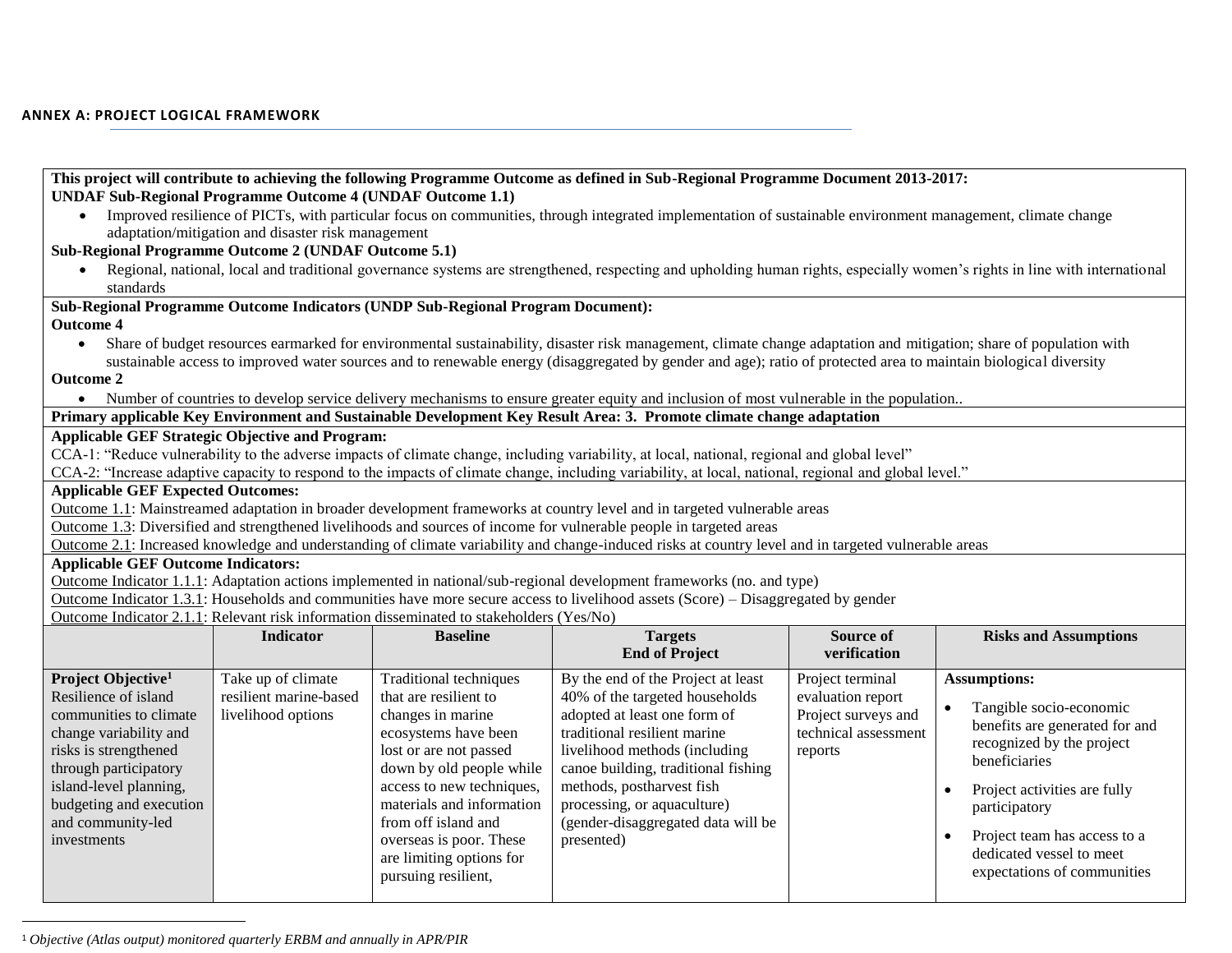|                                                                                                                                                                                                                                                                                                                                                                                                    |                                                                                                                                                                                                              | appropriate and safe low-<br>cost livelihoods.                                                                                                                                                                                                                                |                                                                                                                                                                                                                                                                                                                                                                                                              |                                                                                                                                                                       | and timely delivery of project<br>activities                                                                                                                                                                                                                                                                                                   |
|----------------------------------------------------------------------------------------------------------------------------------------------------------------------------------------------------------------------------------------------------------------------------------------------------------------------------------------------------------------------------------------------------|--------------------------------------------------------------------------------------------------------------------------------------------------------------------------------------------------------------|-------------------------------------------------------------------------------------------------------------------------------------------------------------------------------------------------------------------------------------------------------------------------------|--------------------------------------------------------------------------------------------------------------------------------------------------------------------------------------------------------------------------------------------------------------------------------------------------------------------------------------------------------------------------------------------------------------|-----------------------------------------------------------------------------------------------------------------------------------------------------------------------|------------------------------------------------------------------------------------------------------------------------------------------------------------------------------------------------------------------------------------------------------------------------------------------------------------------------------------------------|
|                                                                                                                                                                                                                                                                                                                                                                                                    |                                                                                                                                                                                                              |                                                                                                                                                                                                                                                                               |                                                                                                                                                                                                                                                                                                                                                                                                              |                                                                                                                                                                       | Sufficient political commitment<br>from key stakeholder<br>governments are ensured<br>throughout the life cycle of the<br>project                                                                                                                                                                                                              |
|                                                                                                                                                                                                                                                                                                                                                                                                    | Percentage of the<br>Tuvaluan population<br>covered by the 24/7<br>early warning system<br>Outer island<br>communities able to<br>access<br>climate/development<br>funds using climate-<br>mainstreamed ISPs | The existing<br>communications systems<br>are inadequate to send<br>early warning message in<br>a timely manner<br>No climate resilience<br>investments made using<br>the ISPs as a guiding tool                                                                              | 95% of Tuvaluan receives early<br>warning in a timely manner using<br>one of the multiple communication<br>lines (gender-disaggregated data<br>will be presented)<br>By the end of the project at least<br>eight adaptation priority actions<br>(one in each island) at the island<br>level, outlined in ISPs, are<br>financed by either domestic or<br>external resources and executed.                     | Mock drills<br>Assessments of<br>annual budget<br>reports from outer<br>islands<br>Mid-term and<br>terminal evaluation<br>reports                                     | The government is able to<br>$\bullet$<br>attract high-quality project staff<br><b>Risks:</b><br>There is insufficient ownership<br>$\bullet$<br>by communities for greater<br>impact and sustainability<br>Local capacity constrains for<br>$\bullet$<br>implementation<br>Logistics of working in outer<br>island                            |
| Outcome $12$<br>Marine based coastal<br>livelihoods of Tuvaluan<br>outer islands made<br>resilient to declining<br>productivity induced by<br>climate variability and<br>change                                                                                                                                                                                                                    | 1.1 Households and<br>communities have<br>more secure access to<br>livelihood assets -<br>disaggregated by<br>gender [AMAT 1.3.1]                                                                            | Few households have<br>access to traditional<br>and resilient livelihood<br>assets and methods<br>$(Score=2)$                                                                                                                                                                 | Score improved to 4: By the end of<br>the project at least 50% of targeted<br>outer islands households have<br>access to climate resilient marine-<br>based livelihood methods<br>introduced/strengthened in the<br>project (gender-disaggregated data<br>will be presented)                                                                                                                                 | <b>Ouestionnaires</b><br>(repeated and<br>modified for survey<br>of key informants,<br>women, youth and<br>fishers)<br>Mid-term and<br>terminal evaluation<br>reports | <b>Assumptions:</b><br>People on outer islands see<br>traditional and resilient methods<br>as desirable given development<br>imperatives and lifestyle<br>preferences.<br>• People on outer islands see                                                                                                                                        |
| Scores (from $1$ to $5$ ) in this<br>section are "Households<br>having access to secure access<br>to marine livelihood assets"<br>assigned based on the results<br>of the Baseline survey as per<br>the AMAT framework. Scores<br>are: 1. No access to marine<br>livelihood assets; 2. Poor<br>access to ; 3. Moderate<br>access to ; 4. Secure access<br>to; 5. Very secure access to<br>$\cdots$ | 1.2 The area of<br>Marine Protected<br>Areas (MPAs) or<br><b>Locally Managed</b><br>Marine Areas<br>(LMMAs) managed in<br>a climate-resilient<br>manner                                                      | Currently 76 km <sup>2</sup> of<br>island reef areas is<br>under marine<br>management (includes<br><b>Funafuti Conservation</b><br>Area at 33km <sup>2</sup> ) but<br>currently no systematic<br>management<br>arrangement or<br>resource monitoring<br>framework is in place | The area of MPA/MMAs is<br>clarified and some form of<br>management applied to at least a<br>quarter of the reef area on each<br>outer island (area to be calculated)<br>with a corresponding climate-<br>resilient community management<br>plan or Kaupule by-law.<br>Capacity to undertake creel<br>surveys and maintain the database<br>developed among community-<br>based MPA/MMA management<br>groups. | Records of marine<br>managed areas and<br>presence of by-laws<br>or management plan<br>Creel survey results<br>linked to<br>management<br>responses.                  | managed areas as a common<br>resource, not just for VIP visitors<br><b>Risks:</b><br>Shipping schedules and weather<br>impede transmission of trainers<br>and materials.<br>People fail to carry out creel<br>surveys systematically<br>Unexpected increase in shipping<br>schedules and costs makes it too<br>difficult to run annual events. |

*<sup>2</sup> All outcomes monitored annually in the APR/PIR. It is highly recommended not to have more than 4 outcomes.*

l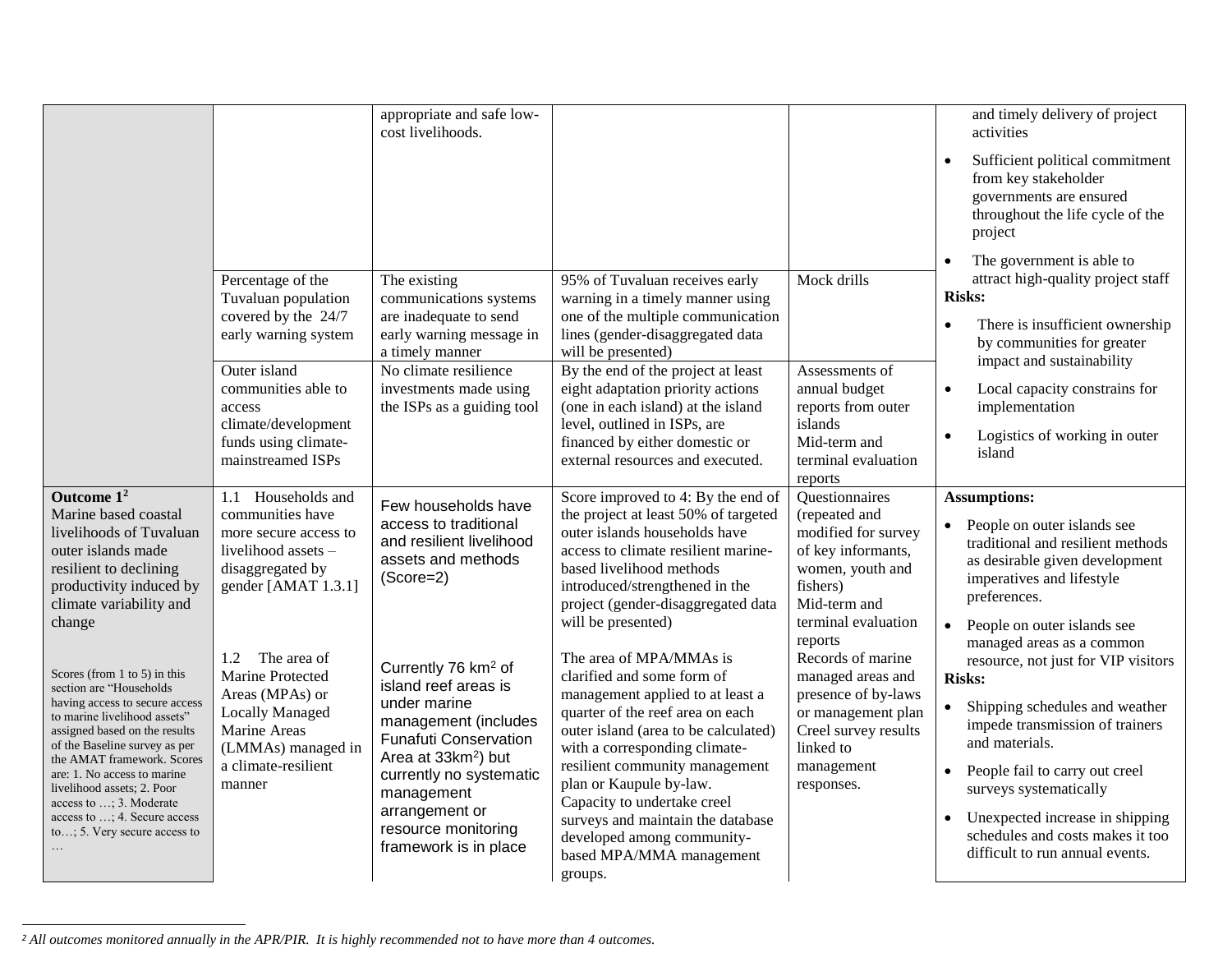|                                                                                                                                     | 1.3 The level of<br>awareness about links<br>between improved<br>marine ecosystem<br>management and<br>sustainability and<br>resilience of<br>subsistence marine-<br>based livelihoods | Current understanding<br>of the links between<br>marine resource<br>monitoring,<br>management and<br>livelihoods is low.                                                                                                                                                                       | At least 50% of Fisheries staff,<br>Kaupule, women, youth and<br>fishers interviewed confirm a clear<br>link between resource<br>management and resilience of<br>livelihoods (gender-disaggregated<br>data will be presented)                                    | Questionnaires<br>(repeated and<br>modified for survey<br>of key informants,<br>women, youth and<br>fishers)<br>Mid-term and<br>terminal evaluation<br>reports | Uptake of knowledge is low and<br>resilience not significantly<br>improved.                                                                                                                                                                                                                                                                                                                                                                              |
|-------------------------------------------------------------------------------------------------------------------------------------|----------------------------------------------------------------------------------------------------------------------------------------------------------------------------------------|------------------------------------------------------------------------------------------------------------------------------------------------------------------------------------------------------------------------------------------------------------------------------------------------|------------------------------------------------------------------------------------------------------------------------------------------------------------------------------------------------------------------------------------------------------------------|----------------------------------------------------------------------------------------------------------------------------------------------------------------|----------------------------------------------------------------------------------------------------------------------------------------------------------------------------------------------------------------------------------------------------------------------------------------------------------------------------------------------------------------------------------------------------------------------------------------------------------|
| Outputs supporting Outcome 1                                                                                                        |                                                                                                                                                                                        |                                                                                                                                                                                                                                                                                                |                                                                                                                                                                                                                                                                  |                                                                                                                                                                |                                                                                                                                                                                                                                                                                                                                                                                                                                                          |
| 1.1.                                                                                                                                |                                                                                                                                                                                        |                                                                                                                                                                                                                                                                                                | Climate-resilient marine-based livelihood techniques are implemented benefiting at least 50% of the population                                                                                                                                                   |                                                                                                                                                                |                                                                                                                                                                                                                                                                                                                                                                                                                                                          |
| 1.2.                                                                                                                                |                                                                                                                                                                                        |                                                                                                                                                                                                                                                                                                | Capacity of local administrations, CSOs, communities and Community Fisheries Centers enhanced to integrate climate risks in the community-based management of<br>MMA/MPA including zoning guidance, marine resource stock surveys and monitoring and enforcement |                                                                                                                                                                |                                                                                                                                                                                                                                                                                                                                                                                                                                                          |
| 1.3.                                                                                                                                |                                                                                                                                                                                        | impacts of climate induced risks on marine based coastal livelihoods                                                                                                                                                                                                                           | Awareness enhanced for at least 2000 people including island Kaupules, central government staff, CSOs, and community members to understand and respond to the                                                                                                    |                                                                                                                                                                |                                                                                                                                                                                                                                                                                                                                                                                                                                                          |
| <b>Outcome 2</b>                                                                                                                    | 2.1. Relevant risk                                                                                                                                                                     | The existing                                                                                                                                                                                                                                                                                   | By the end of the project at least                                                                                                                                                                                                                               | Observations and                                                                                                                                               | <b>Assumptions:</b>                                                                                                                                                                                                                                                                                                                                                                                                                                      |
| Capacity of outer<br>islands enhanced to<br>respond to<br>increasing/intensifying<br>climate induced hydro-<br>meteorological risks | information<br>disseminated to<br>stakeholders [AMAT<br>2.1.1.                                                                                                                         | warning/communication<br>system with triple-backup<br>system (satellite phone,<br>landline and electricity-<br>powered radio) is<br>inadequate to warn<br>communities within a<br>reasonable time due to<br>deficiencies in power<br>systems for telephone<br>systems in the outer<br>islands. | 95% of populations are able to<br>receive and respond to early<br>warnings and take the appropriate<br>actions following the warning<br>(gender-disaggregated data will be<br>presented)                                                                         | reports from the<br>annual mock drills<br>Mid-term and<br>terminal evaluation<br>reports                                                                       | • AM Radio infrastructure, which<br>is the primary baseline project<br>for covering 100% of population<br>continues to operate under<br>extreme conditions<br>Disaster Management<br>$\bullet$<br>Arrangement Bill is revised in a<br>timely manner to planned to be<br>revised with assistance from<br><b>SOPAC</b><br>There is sufficient technical<br>capacity and human resources for<br>installation of communication<br>equipment<br><b>Risks:</b> |
|                                                                                                                                     |                                                                                                                                                                                        |                                                                                                                                                                                                                                                                                                |                                                                                                                                                                                                                                                                  |                                                                                                                                                                | • High turn-over among key<br>stakeholders in the government<br>and NGO sector during the<br>project implementation results in<br>loss of knowledge and<br>experience<br>Bureaucratic process causes<br>delays in the revision of the<br>Disaster Management<br>Arrangement Bill                                                                                                                                                                         |
|                                                                                                                                     |                                                                                                                                                                                        |                                                                                                                                                                                                                                                                                                |                                                                                                                                                                                                                                                                  |                                                                                                                                                                |                                                                                                                                                                                                                                                                                                                                                                                                                                                          |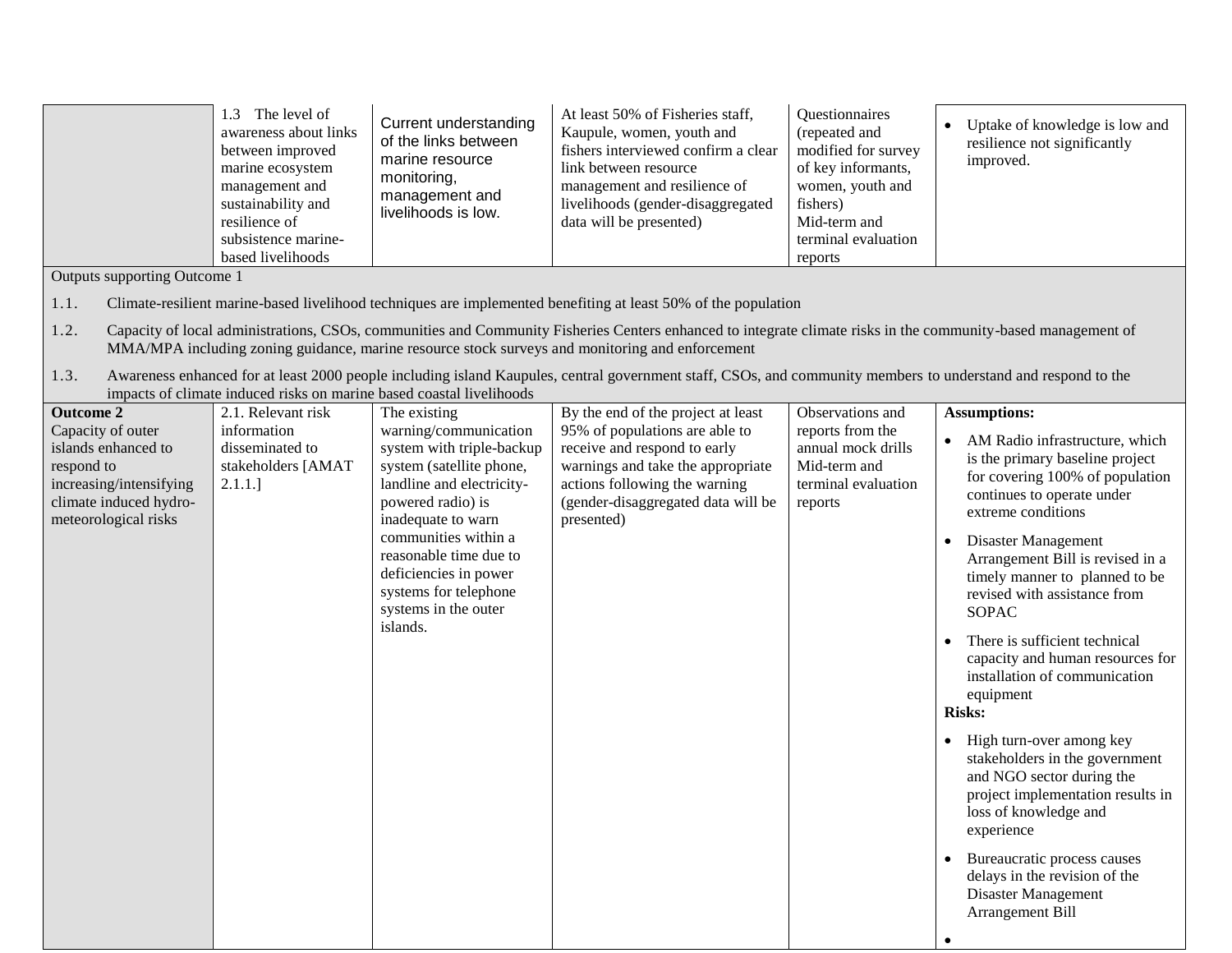| Outputs supporting Outcome 2                                                                                                                                                                                         |                                                                                                       |                                                                                                                                |                                                                                                                                                                                                                     |                                                                                                                                                                             |                                                                                                                                                                                                                                                                                                                                                                                                                                                                                                                                      |  |
|----------------------------------------------------------------------------------------------------------------------------------------------------------------------------------------------------------------------|-------------------------------------------------------------------------------------------------------|--------------------------------------------------------------------------------------------------------------------------------|---------------------------------------------------------------------------------------------------------------------------------------------------------------------------------------------------------------------|-----------------------------------------------------------------------------------------------------------------------------------------------------------------------------|--------------------------------------------------------------------------------------------------------------------------------------------------------------------------------------------------------------------------------------------------------------------------------------------------------------------------------------------------------------------------------------------------------------------------------------------------------------------------------------------------------------------------------------|--|
| 1.1.<br>Each island is equipped with robust communication facilities and early warning system facilities                                                                                                             |                                                                                                       |                                                                                                                                |                                                                                                                                                                                                                     |                                                                                                                                                                             |                                                                                                                                                                                                                                                                                                                                                                                                                                                                                                                                      |  |
| Raised awareness and preparedness of outer island communities for climate-induced extreme events<br>1.2.                                                                                                             |                                                                                                       |                                                                                                                                |                                                                                                                                                                                                                     |                                                                                                                                                                             |                                                                                                                                                                                                                                                                                                                                                                                                                                                                                                                                      |  |
| <b>Outcome 3</b><br>Enhanced capacity of<br>communities to access<br>internal/external<br>financing for<br>community-based<br>climate change<br>adaptation through<br>existing participatory<br>development planning | 3.1 Local<br>development<br>framework (i.e.<br>ISP)_that integrate<br>climate risks                   | Only two islands have<br>some reference to ISPs.<br>Annual budgeting<br>exercise has been<br>undertaken only in one<br>island. | By the end of the project, all outer<br>islands have their ISPs revised to<br>integrate climate risks<br>Annual budgeting process building<br>on the ISP is in place                                                | <b>BTOR</b> from the<br>periodic monitoring<br>visits<br>Presence of the<br>revised ISP and<br>annual budget<br>documents<br>Mid-term and<br>terminal evaluation<br>reports | <b>Assumptions:</b><br>• By the commencement of the<br>project, all remaining islands<br>complete ISPs<br>There is high level commitment<br>$\bullet$<br>and buy-ins from officials in the<br>central and outer island<br>government to revise their ISPs                                                                                                                                                                                                                                                                            |  |
| processes                                                                                                                                                                                                            | 3.2 Adaptation actions<br>implemented from<br>island level plans (no.<br>and type) [AMAT<br>$1.1.1$ ] | No adaptation action has<br>been implemented based<br>on Island Strategic Plans                                                | By the end of the project at least<br>eight adaptation priority actions<br>(one in each island) at the island<br>level, outlined in ISPs, are<br>financed by either domestic or<br>external resources and executed. | Audited Island<br>accounts<br>Compiled report<br>produced by the ISP<br>officer on the<br>consolidated island-<br>level budgets and<br>use                                  | and use domestic resources for<br>adaptation purposes<br>Communities are prepared to set<br>$\bullet$<br>aside time and funds for<br>monitoring of available resources<br>and execution of adaptive<br>investments<br>• There is compliance of the<br>Falekaupule Act by Kaupules<br>Available domestic resources to<br>outer islands (SDE, FTF and core<br>revenues) remain viable sources<br><b>Risks:</b><br>Agreements are not made among<br>communities on the adaptation<br>priority actions financed by<br>domestic resources |  |
|                                                                                                                                                                                                                      |                                                                                                       |                                                                                                                                |                                                                                                                                                                                                                     |                                                                                                                                                                             | Limited capacity within technical<br>agencies to support the execution<br>of island-level priority actions<br>Disruptions in periodic visits<br>$\bullet$<br>result in non-completion of                                                                                                                                                                                                                                                                                                                                             |  |
| annual budgets<br>Outputs supporting Outcome 3                                                                                                                                                                       |                                                                                                       |                                                                                                                                |                                                                                                                                                                                                                     |                                                                                                                                                                             |                                                                                                                                                                                                                                                                                                                                                                                                                                                                                                                                      |  |

1.1. All outer Island Strategic Plans integrate island-specific climate risks through existing gender-sensitive, participatory processes

1.2. Capacity of Kaupules, Falekaupules and community members for monitoring adaptation investments strengthened

1.3. National and outer island capacity to leverage, sequence and combine domestic resource for climate change adaptation investments strengthened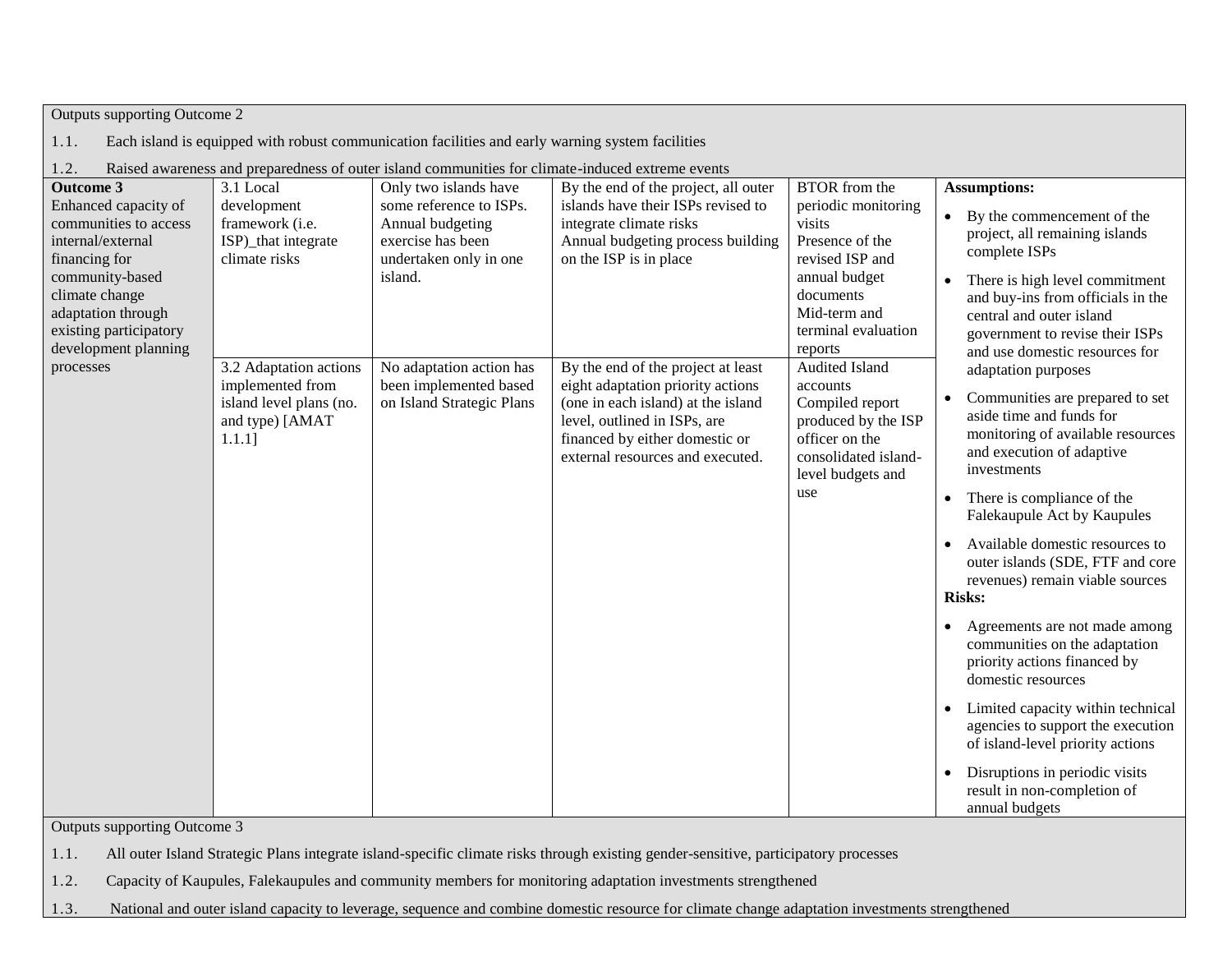#### **ANNEX B: LIST OF DOCUMENTS TO BE REVIEWED BY THE EVALUATOR**

*Quarterly reports* 

*Technical Reports* 

*Documentary*

*GEF Project Information Form (PIF), Project Document, and Log Frame Analysis(LFA)* 

*Project Implementation Plan*

*Implementing/Executing partner arrangements*

*List and contact detailsfor project staff, key project stakeholders, including Project Boards, and other partners to be consulted*

*Project sites, highlighting suggested visits*

*Mid Term Review (MTR) Report*

*Annual Project Implementation (APR/PIR) Reports*

*Project budget and financial data*

*Project Tracking Tool, at baseline, at mid-term, and at terminal points*

*UNDP Development Assistance Framework (UNDAF)* 

*UNDP Country Programme Document (CPD)*

*UNDP Country Programme Action Plan (CPAP)*

*GEF focal area strategic program objectives*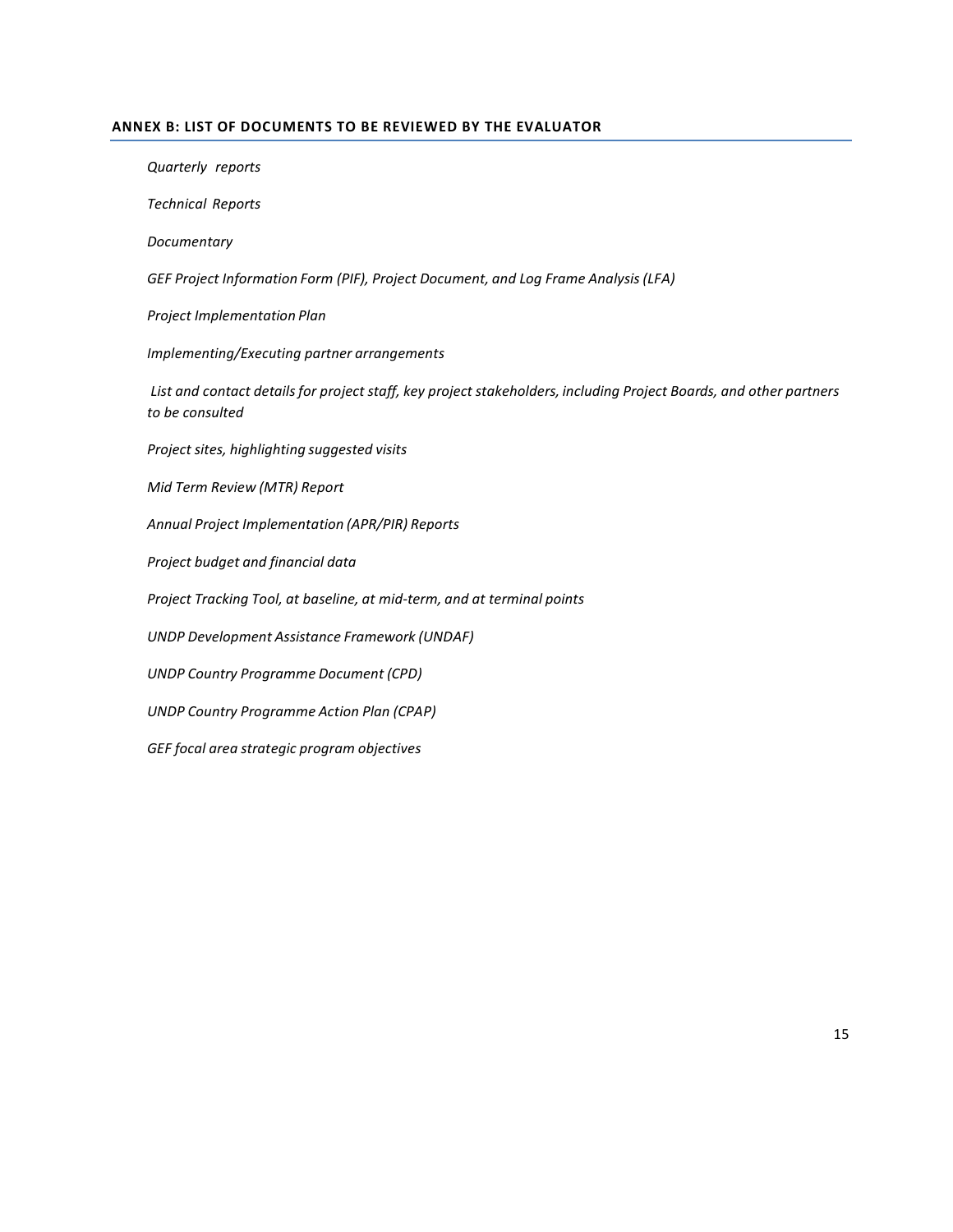## **ANNEX C: EVALUATION QUESTIONS**

This Evaluation Criteria Matrix must be fully completed/amended by the consultant and included in the TE inception report and as an Annex to the TE report.

| <b>Evaluative Criteria Questions</b>                                                                                                                                               | <b>Indicators</b>                                                                                                                                                                                                                                                                                                                                                                                                                         | <b>Sources</b>                                                                                                                  | <b>Methodology</b>                                                                                                                          |
|------------------------------------------------------------------------------------------------------------------------------------------------------------------------------------|-------------------------------------------------------------------------------------------------------------------------------------------------------------------------------------------------------------------------------------------------------------------------------------------------------------------------------------------------------------------------------------------------------------------------------------------|---------------------------------------------------------------------------------------------------------------------------------|---------------------------------------------------------------------------------------------------------------------------------------------|
| Relevance: How does the project relate to the main objectives of the GEF focal area, and to the environment and development priorities at the local, regional and national levels? |                                                                                                                                                                                                                                                                                                                                                                                                                                           |                                                                                                                                 |                                                                                                                                             |
| • Which national development strategies including climate change policy<br>did the project contribute to?                                                                          | Level of contribution to GEF tracking tools<br>Level of community ownership at national                                                                                                                                                                                                                                                                                                                                                   | Quarterly reports<br>• Filed visits and                                                                                         | • Document analysis<br>document                                                                                                             |
| • How did the project contribute to Island Strategic Plans?                                                                                                                        | and island level<br>• Participation at international meetings                                                                                                                                                                                                                                                                                                                                                                             | discussions with<br>stakeholders                                                                                                | analysis,<br>data analysis,                                                                                                                 |
| • What regional & international commitments/agreements did the<br>project contribute to?                                                                                           |                                                                                                                                                                                                                                                                                                                                                                                                                                           | • Project staff<br>Project partners<br>$\bullet$<br><b>GEF Tracking tools</b>                                                   | interviews with<br>project staff,<br>interviews with<br>stakeholders, etc.)                                                                 |
| Effectiveness: To what extent have the expected outcomes and objectives of the project been achieved?                                                                              |                                                                                                                                                                                                                                                                                                                                                                                                                                           |                                                                                                                                 |                                                                                                                                             |
| • What were key achievements? What some factors which contributed<br>to these achievements?                                                                                        | • Level of execution of outputs under three<br>outcomes<br>• Level of community ownership and<br>implementation of activities at island<br>level<br>• Level of stakeholder collaboration and<br>support for execution of activities<br>• Identification and justification for activities<br>beyond control of government<br>• Level of ownership of project amongst<br>Department of Rural Development,<br><b>Fishery and Environment</b> | Quarterly reports<br>• Filed visits and<br>discussions with<br>stakeholders<br>• Project staff<br>Project partners<br>$\bullet$ | Document analysis<br>document<br>analysis,<br>data analysis,<br>interviews with<br>project staff,<br>interviews with<br>stakeholders, etc.) |
| • What were some delays/challenges? What some factors which<br>contributed to these delays/challenges?                                                                             |                                                                                                                                                                                                                                                                                                                                                                                                                                           |                                                                                                                                 |                                                                                                                                             |
| • Were there any factors beyond the control of the Project and<br>Government?                                                                                                      |                                                                                                                                                                                                                                                                                                                                                                                                                                           |                                                                                                                                 |                                                                                                                                             |
| Efficiency: Was the project implemented efficiently, in-line with international and national norms and standards?                                                                  |                                                                                                                                                                                                                                                                                                                                                                                                                                           |                                                                                                                                 |                                                                                                                                             |
| • Were annual work plans executed in a timely manner? If so, please<br>explain?                                                                                                    | • Technical and financial delivery of annual<br>work plan                                                                                                                                                                                                                                                                                                                                                                                 | Quarterly reports<br>• Field visits and<br>discussions with<br>stakeholders, Project                                            | • Document analysis<br>document<br>analysis,<br>data analysis,                                                                              |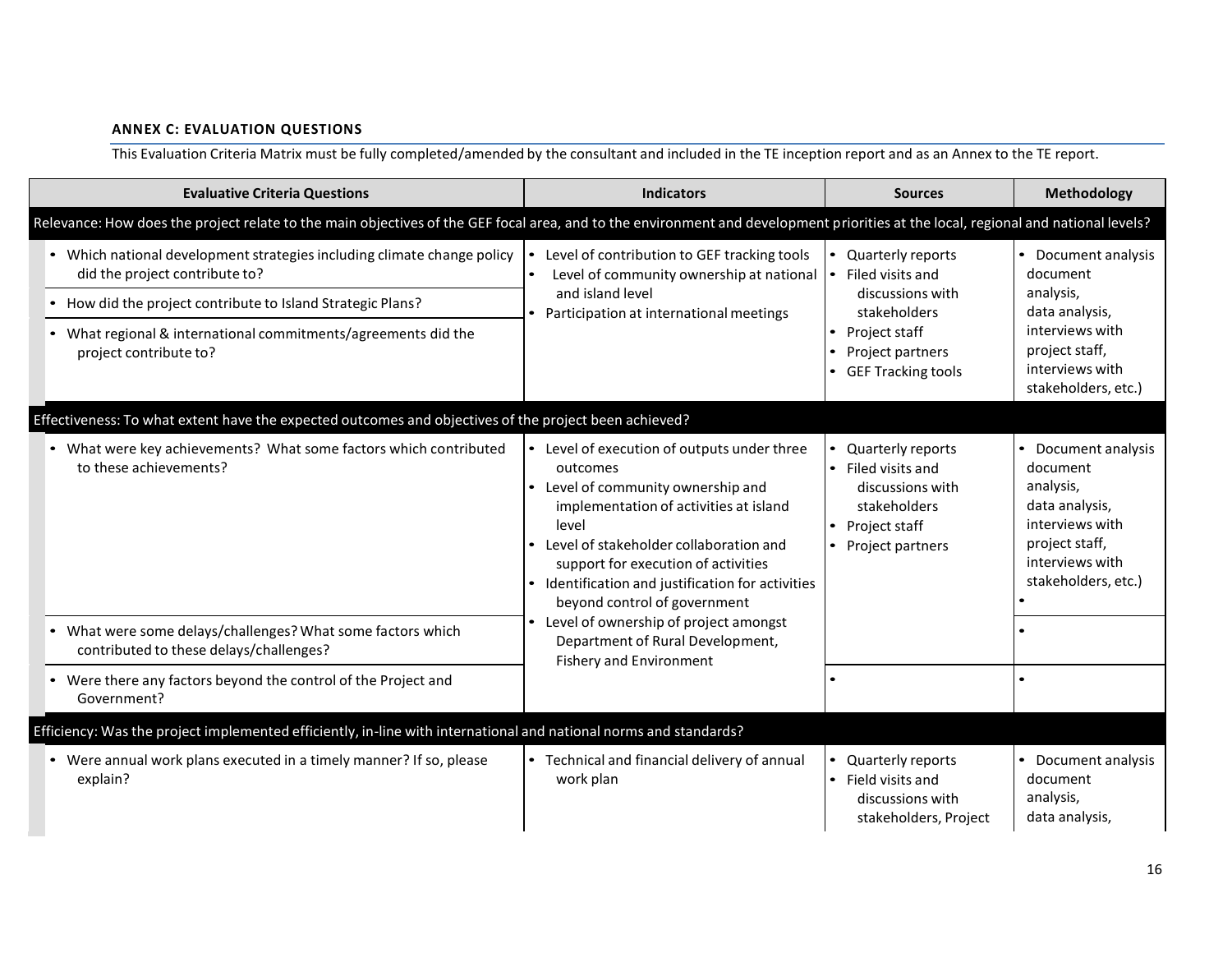|                                                                                                                                                                                                                                 |                                                                                                        | staff and Project<br>partners                                                                                                               | interviews with<br>project staff,<br>interviews with<br>stakeholders, etc.)                                                                   |
|---------------------------------------------------------------------------------------------------------------------------------------------------------------------------------------------------------------------------------|--------------------------------------------------------------------------------------------------------|---------------------------------------------------------------------------------------------------------------------------------------------|-----------------------------------------------------------------------------------------------------------------------------------------------|
| Sustainability: To what extent are there financial, institutional, social-economic, and/or environmental risks to sustaining long-term project results?                                                                         |                                                                                                        |                                                                                                                                             |                                                                                                                                               |
| • What risk were experienced during implementation of the project?<br>• In what ways did they affect the project?<br>• How were they addressed/managed?<br>• How and why should they be managed beyond the life of the project? | • Type of risks identified<br>Impacts of risk to project                                               | • Quarterly reports<br>Field visits and<br>discussions with<br>stakeholders, Project<br>staff and Project<br>partners<br>PIR<br>$\bullet$   | • Document analysis<br>document<br>analysis,<br>data analysis,<br>interviews with<br>project staff,<br>interviews with<br>stakeholders, etc.) |
| Impact: Are there indications that the project has contributed to, or enabled progress toward, reduced environmental stress and/or improved ecological status?                                                                  |                                                                                                        |                                                                                                                                             |                                                                                                                                               |
| Did impacts of the project contribute to reduced environmental<br>stress and/or improve ecological stress?<br>IF so, in what ways? Please explain?                                                                              | Nature/type of contribution of impacts to<br>environmental stress and/or improve<br>ecological stress? | • Quarterly reports<br>• Field visits and<br>discussions with<br>stakeholders, Project<br>staff and Project<br>partners<br>PIR<br>$\bullet$ | • Document analysis<br>document<br>analysis,<br>data analysis,<br>interviews with<br>project staff,<br>interviews with<br>stakeholders, etc.) |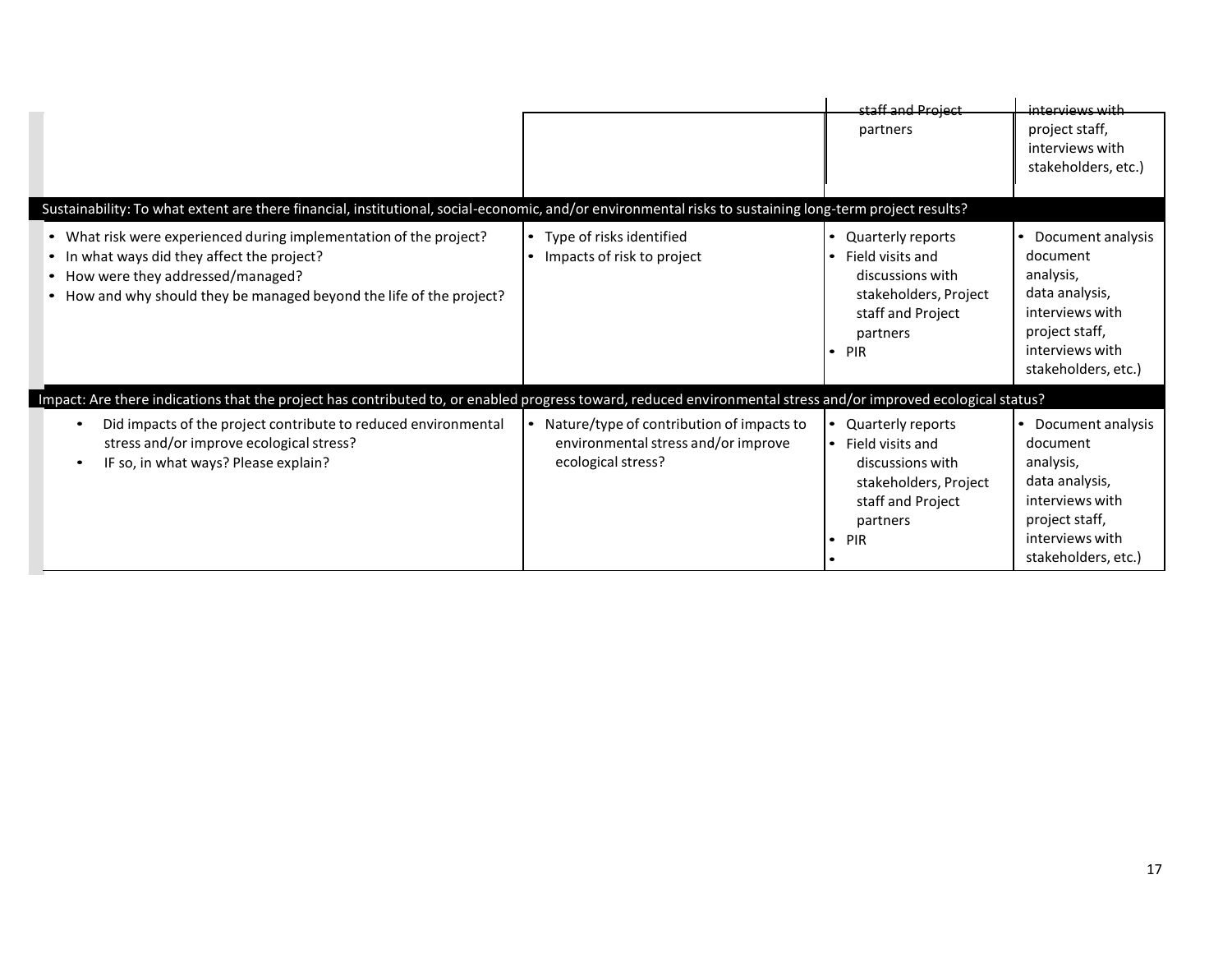## **ANNEX D: RATING SCALES**

| Ratings for Effectiveness, Efficiency,                   | <b>Sustainability ratings:</b>                    | Relevance ratings    |  |  |  |
|----------------------------------------------------------|---------------------------------------------------|----------------------|--|--|--|
| <b>Overall Project Outcome Rating, M&amp;E, IA &amp;</b> |                                                   |                      |  |  |  |
| <b>EA Execution</b>                                      |                                                   |                      |  |  |  |
| 6. Highly Satisfactory (HS): no                          | 4. Likely (L): negligible risks to sustainability | 2. Relevant (R)      |  |  |  |
| shortcomings                                             | 3. Moderately Likely (ML): moderate risks         | 1. Not relevant (NR) |  |  |  |
| 5. Satisfactory (S): minor shortcomings                  | 2. Moderately Unlikely (MU): significant          |                      |  |  |  |
| 4. Moderately Satisfactory (MS):                         | risks                                             |                      |  |  |  |
| moderate shortcomings                                    | 1. Unlikely (U): severe risks                     |                      |  |  |  |
| 3. Moderately Unsatisfactory (MU):                       |                                                   |                      |  |  |  |
| significant shortcomings                                 |                                                   |                      |  |  |  |
| 2. Unsatisfactory (U): major shortcomings                |                                                   |                      |  |  |  |
| 1. Highly Unsatisfactory (HU): severe                    |                                                   |                      |  |  |  |
| shortcomings                                             |                                                   |                      |  |  |  |
| Additional ratings where relevant:                       |                                                   |                      |  |  |  |
| Not Applicable (N/A)                                     |                                                   |                      |  |  |  |
| Unable to Assess (U/A)                                   |                                                   |                      |  |  |  |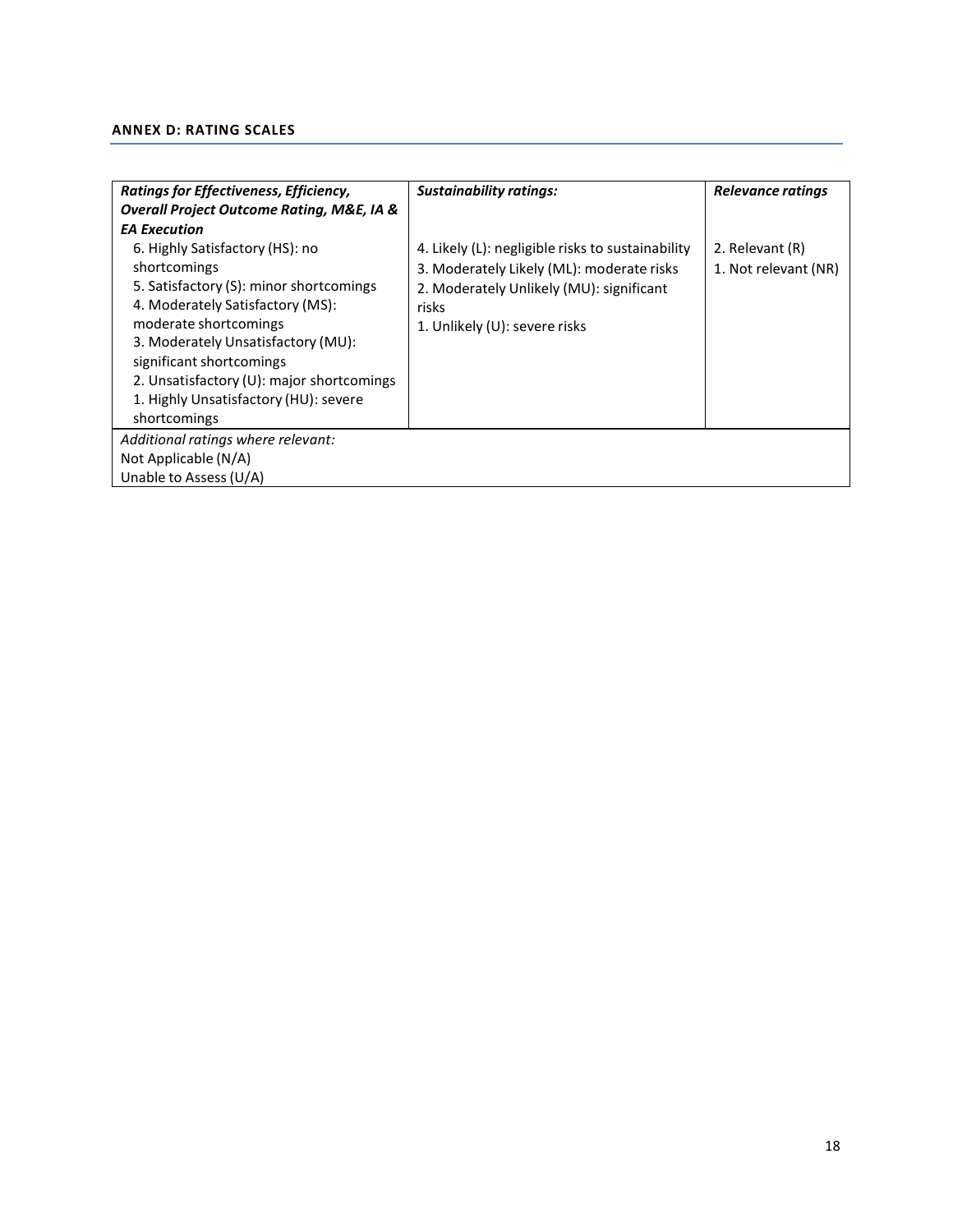## **ANNEX E: EVALUATION CONSULTANT CODE OF CONDUCT AND AGREEMENT FORM**

#### **Evaluators:**

- 1. Must present information that is complete and fair in its assessment of strengths and weaknessesso that decisions or actions taken are well founded.
- 2. Must disclose the full set of evaluation findings along with information on their limitations and have this accessible to all affected by the evaluation with expressed legal rights to receive results.
- 3. Should protect the anonymity and confidentiality of individual informants. They should provide maximum notice, minimize demands on time, and respect people'sright not to engage. Evaluators must respect people's right to provide information in confidence, and must ensure that sensitive information cannot be traced to its source. Evaluators are not expected to evaluate individuals, and must balance an evaluation of management functions with this general principle.
- 4. Sometimes uncover evidence of wrongdoing while conducting evaluations. Such cases must be reported discreetly to the appropriate investigative body. Evaluators should consult with other relevant oversight entities when there is any doubt about if and how issues should be reported.
- 5. Should be sensitive to beliefs, manners and customs and act with integrity and honesty in their relations with all stakeholders. In line with the UN Universal Declaration of Human Rights, evaluators must be sensitive to and addressissues of discrimination and gender equality. They should avoid offending the dignity and self-respect of those persons with whom they come in contact in the course of the evaluation. Knowing that evaluation might negatively affect the interests of some stakeholders, evaluatorsshould conduct the evaluation and communicate its purpose and results in a way that clearly respects the stakeholders' dignity and self-worth.
- 6. Are responsible for their performance and their product(s). They are responsible for the clear, accurate and fair written and/or oral presentation of study imitations, findings and recommendations.
- 7. Should reflect sound accounting procedures and be prudent in using the resources of the evaluation.

#### **Evaluation Consultant Agreement Form<sup>5</sup>**

| Agreement to abide by the Code of Conduct for Evaluation in the UN System                                             |
|-----------------------------------------------------------------------------------------------------------------------|
|                                                                                                                       |
| <b>Name of Consultancy Organization</b> (where relevant):                                                             |
| I confirm that I have received and understood and will abide by the United Nations Code of Conduct for<br>Evaluation. |
| Signed at place on date                                                                                               |
| Signature:                                                                                                            |

<sup>5</sup>[www.unevaluation.org/unegcodeofconduct](http://www.unevaluation.org/unegcodeofconduct)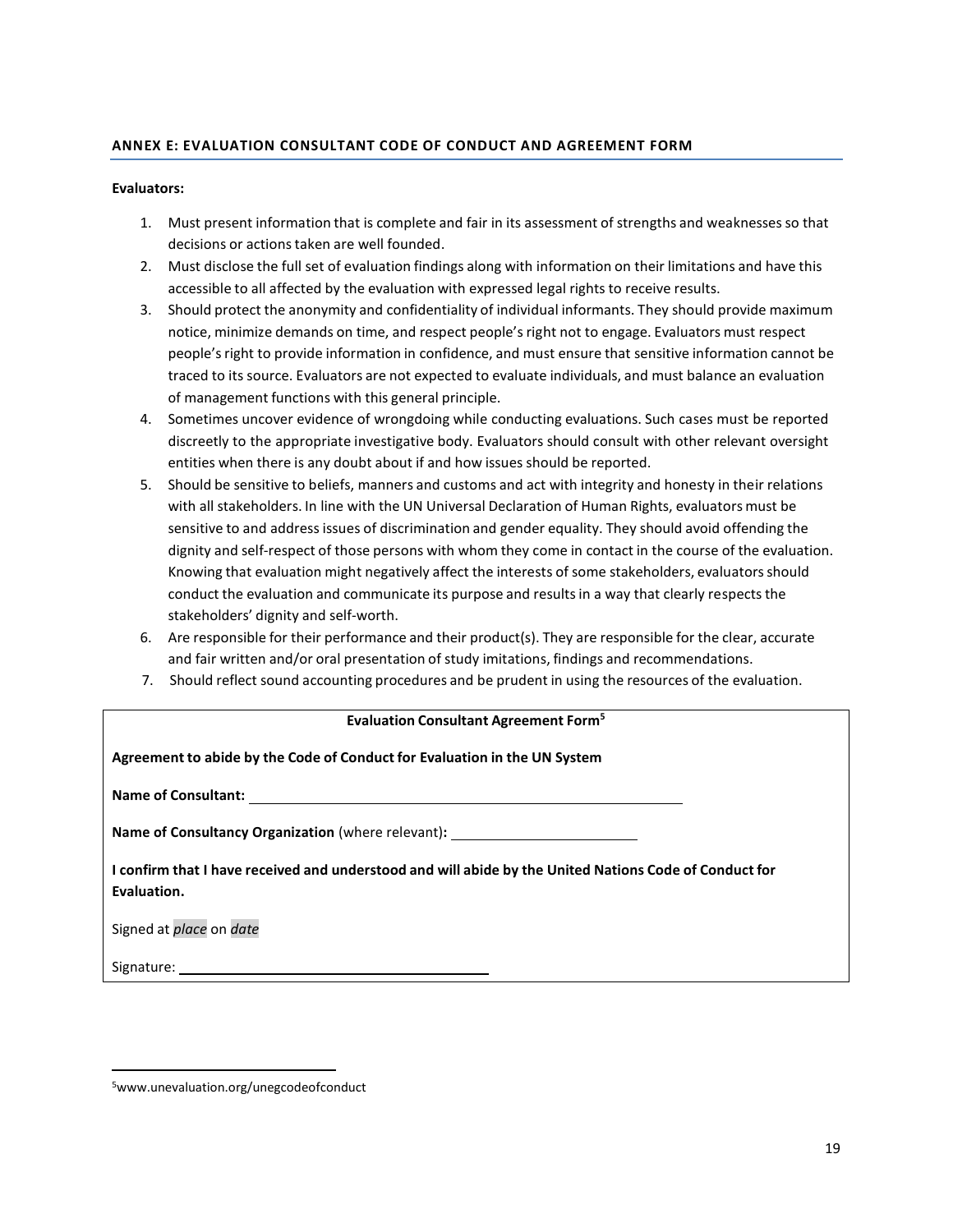## **ANNEX F: EVALUATION REPORT OUTLINE 6**

## **i.** Opening page:

- Title of UNDP supported GEF financed project
- UNDP and GEF project ID#s
- Evaluation time frame and date of evaluation report
- Region and countries included in the project
- GEF Operational Program/Strategic Program
- Implementing Partner and other project partners
- Evaluation team members
- Acknowledgements
- **ii.** Executive Summary
	- Project Summary Table
	- Project Description (brief)
	- Evaluation Rating Table
	- Summary of conclusions, recommendations and lessons
- **iii.** Acronyms and Abbreviations
	- (See: UNDP Editorial Manual<sup>7</sup>)
- **1.** Introduction
	- Purpose of the evaluation
	- Scope & Methodology
	- Structure of the evaluation report
- **2.** Project description and development context
	- Project start and duration
	- Problems that the project sought to address
	- Immediate and development objectives of the project
	- Baseline Indicators established
	- Main stakeholders
	- Expected Results
- **3.** Findings

(In addition to a descriptive assessment, all criteria marked with  $(*)$  must be rated<sup>8</sup>)

- **3.1** Project Design / Formulation
	- Analysis of LFA/Results Framework (Project logic /strategy; Indicators)
	- Assumptions and Risks
	- Lessons from other relevant projects (e.g., same focal area) incorporated into project design
	- Planned stakeholder participation
	- Replication approach
	- UNDP comparative advantage
	- Linkages between project and other interventions within the sector
	- Management arrangements

## **3.2** Project Implementation

- Adaptive management (changes to the project design and project outputs during implementation)
- Partnership arrangements (with relevant stakeholders involved in the country/region)
- Feedback from M&E activities used for adaptive management
- Project Finance

<sup>6</sup>The Report length should not exceed *40* pages in total (not including annexes).

<sup>7</sup> UNDP Style Manual, Office of Communications, Partnerships Bureau, updated November 2008

<sup>8</sup> See Annex D for rating scales.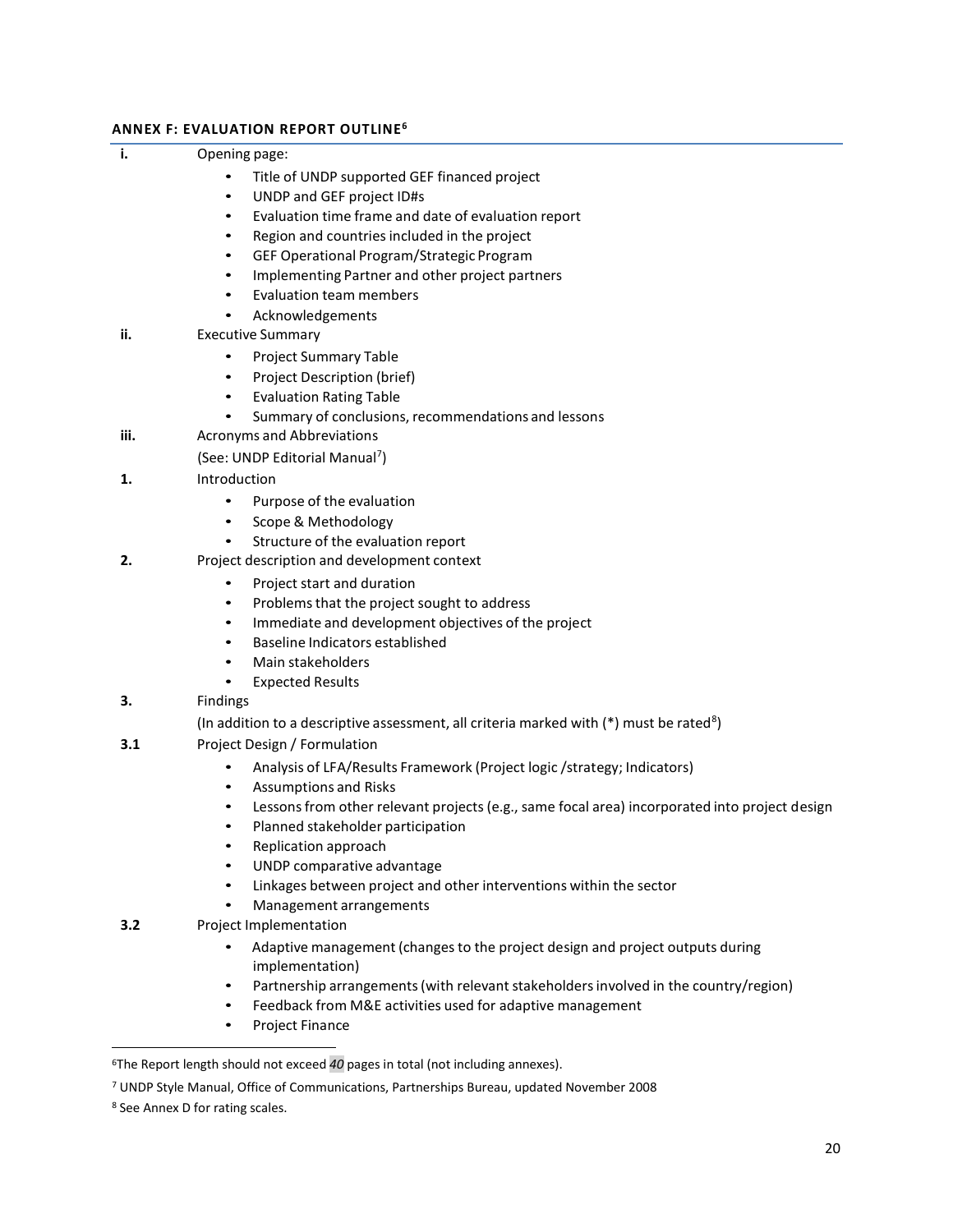- Monitoring and evaluation: design at entry (\*), implementation (\*), and overall assessment (\*)
- Implementing Agency (UNDP) execution (\*) and Executing Agency execution (\*), overall project implementation/ execution (\*), coordination, and operational issues

## **3.3** Project Results

- Overall results(attainment of objectives) (\*)
- Relevance (\*)
- Effectiveness(\*)
- Efficiency (\*)
- Country ownership
- Mainstreaming
- Sustainability: financial resources(\*), socio-economic (\*), institutional framework and governance (\*), environmental (\*), and overall likelihood (\*)
- Impact
- **4.** Conclusions, Recommendations& Lessons
	- Corrective actions for the design, implementation, monitoring and evaluation of the project
	- Actions to follow up or reinforce initial benefits from the project
	- Proposals for future directions underlining main objectives
	- Best and worst practices in addressing issues relating to relevance, performance and success
- **5.** Annexes
	- ToR
	- **Itinerary**
	- List of persons interviewed
	- Summary of field visits
	- List of documents reviewed
	- Evaluation Question Matrix
	- Questionnaire used and summary of results
	- Evaluation Consultant Agreement Form
	- Report Clearance Form
	- *Annexed in a separate file:* TE audit trail
	- *Annexed in a separate file:* Terminal GEF Tracking Tool, if applicable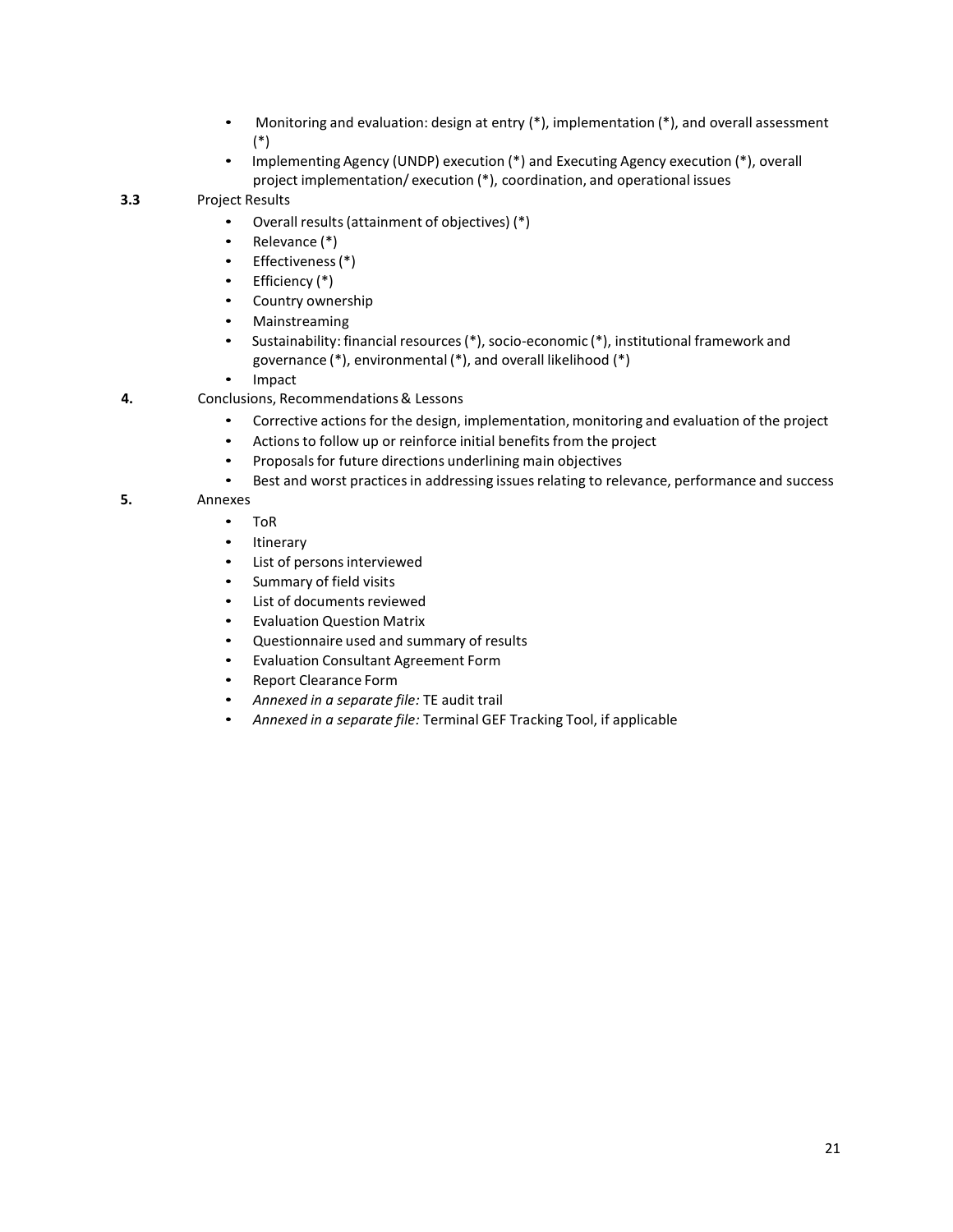## **ANNEX G: EVALUATION REPORT CLEARANCE FORM**

(to be completed by CO and UNDP GEF Technical Adviser based in the region and included in the final document)

| Evaluation Report Reviewed and Cleared by |  |
|-------------------------------------------|--|
| <b>UNDP Country Office</b>                |  |
|                                           |  |
|                                           |  |
|                                           |  |
| UNDP GEF RTA                              |  |
|                                           |  |
|                                           |  |
|                                           |  |